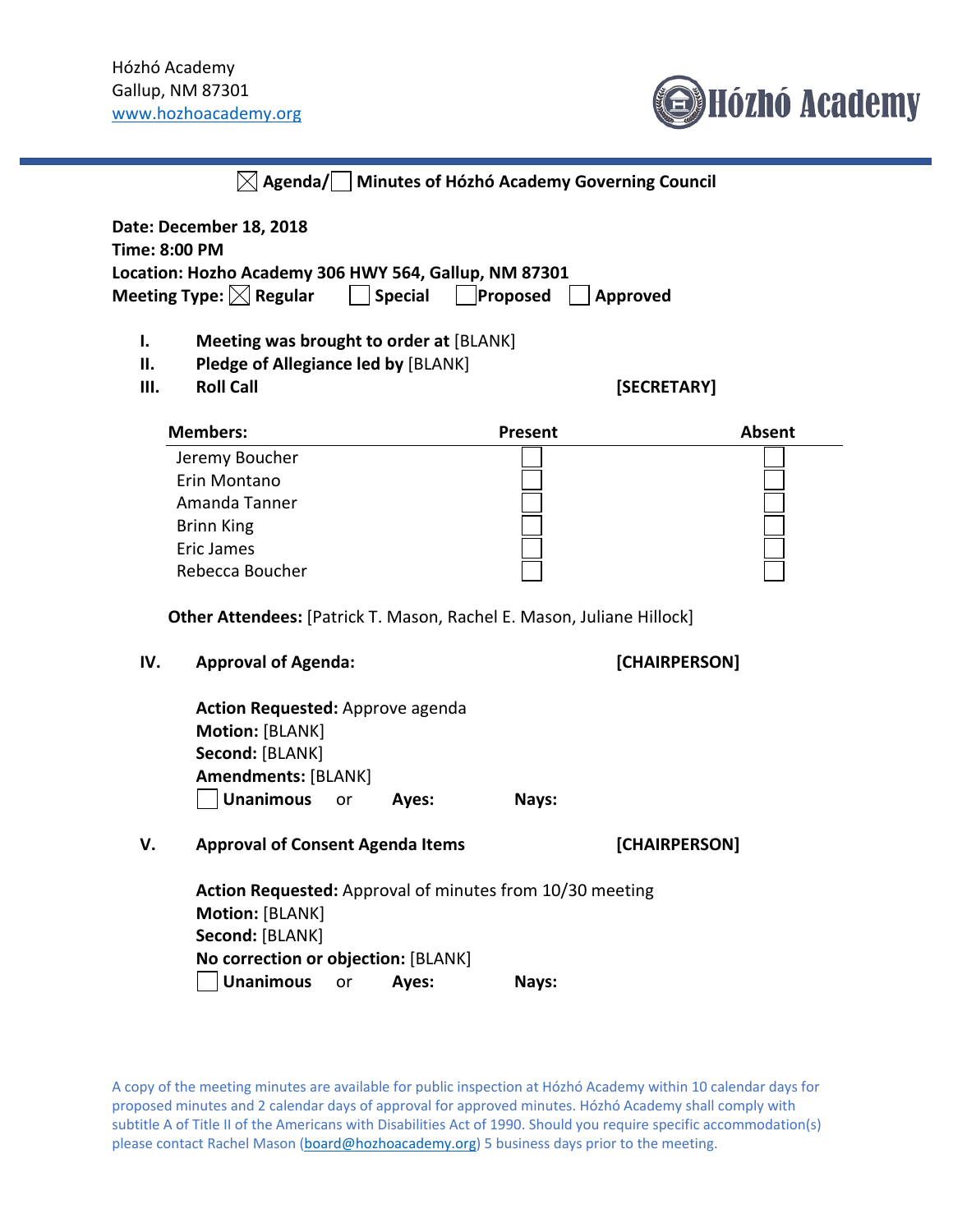

|       | Motion: [BLANK]<br>Second: [BLANK]                                                                                                          |       |       | Action Requested: Approval of CC Registers for October & November |  |
|-------|---------------------------------------------------------------------------------------------------------------------------------------------|-------|-------|-------------------------------------------------------------------|--|
|       | No correction or objection: [BLANK]<br><b>Unanimous</b><br>or                                                                               | Ayes: |       | Nays:                                                             |  |
|       | Motion: [BLANK]<br>Second: [BLANK]<br>No correction or objection: [BLANK]                                                                   |       |       | Action Requested: Approval of BAR (Budget Adjustment Request)     |  |
|       | <b>Unanimous</b><br>or                                                                                                                      | Ayes: |       | Nays:                                                             |  |
| VI.   | <b>Comments from the community:</b><br>а.                                                                                                   |       |       |                                                                   |  |
| VII.  | <b>Open Action Items</b>                                                                                                                    |       |       |                                                                   |  |
|       | <b>Action Requested</b><br>Motion: [BLANK]<br>Second: [BLANK]<br>Discussion: [BLANK]<br><b>Unanimous</b>                                    | or    | Ayes: | Nays:                                                             |  |
| VIII. | <b>New Action Items</b><br>a. Revise McKinney Vento Policy<br>Motion: [BLANK]<br>Second: [BLANK]<br>Discussion: [BLANK]<br><b>Unanimous</b> | or    | Ayes: | Action Requested: Approve Revised McKinney Vento Policy<br>Nays:  |  |
| IX.   | <b>Finance Committee Report</b><br>b. Financial Presentation                                                                                |       |       | [EdTec]                                                           |  |
| Х.    | <b>School Principal Report</b>                                                                                                              |       |       | [Juliane Hillock, Principal]                                      |  |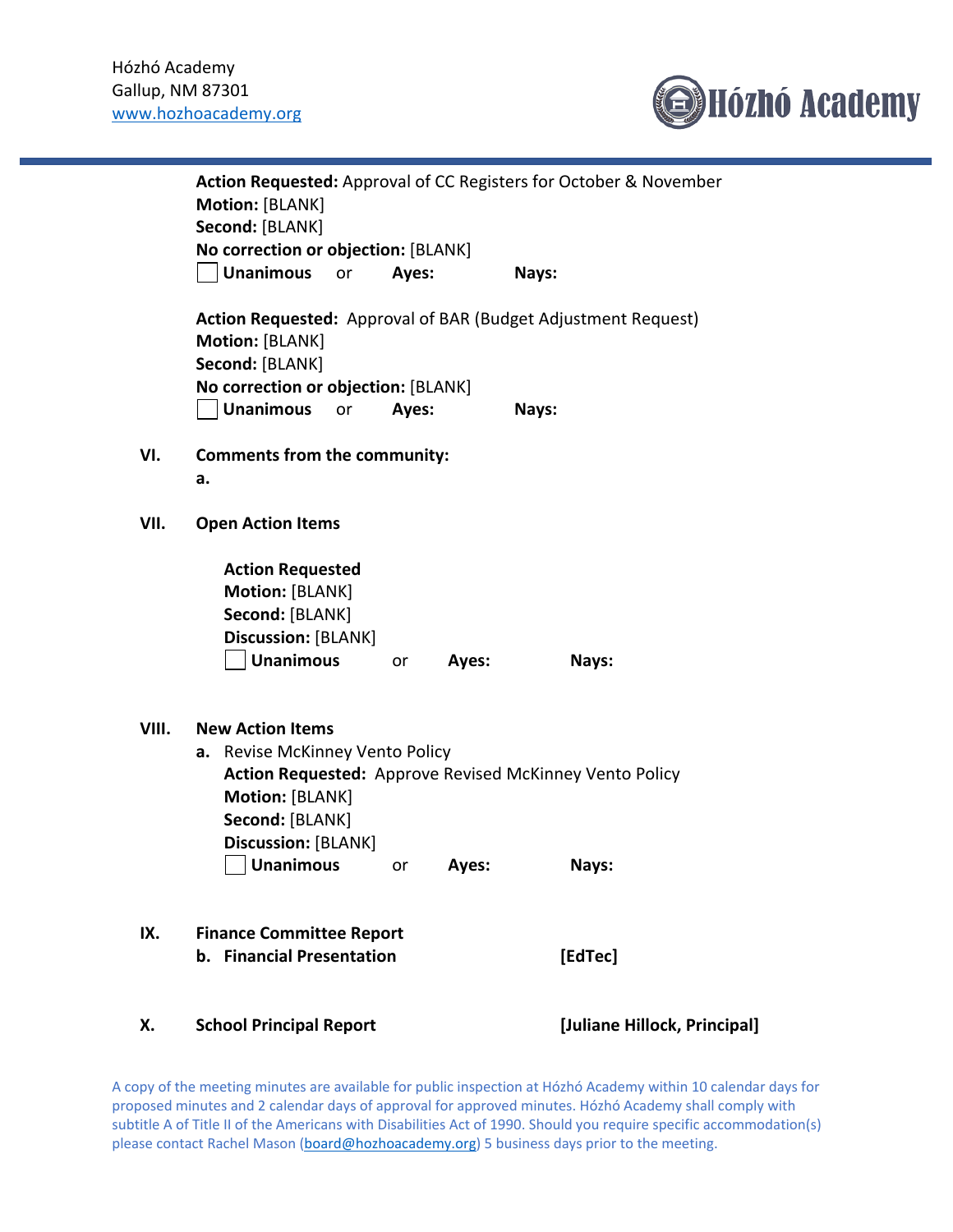

| XI.   | <b>Other Reports</b>                         |
|-------|----------------------------------------------|
|       | c. Governance $-$ [Blank]                    |
|       | d. Audit $-$ [Blank]                         |
|       | e. Other Committees - [Blank]                |
| XII.  | <b>Other Business and Announcements</b>      |
|       | <b>a.</b> Board Member Training Requirements |
| XIII. | <b>Training (Time Permitting)</b>            |
|       | f.<br>[Blank]                                |
| XIV.  | Adjourn                                      |
|       | Motion: [Blank]                              |
|       | Second: [Blank]                              |
|       | Discussion: [Blank]                          |
|       | <b>Unanimous</b><br>Nays:<br>or<br>Ayes:     |
|       | <b>Meeting adjourned at [BLANK]</b>          |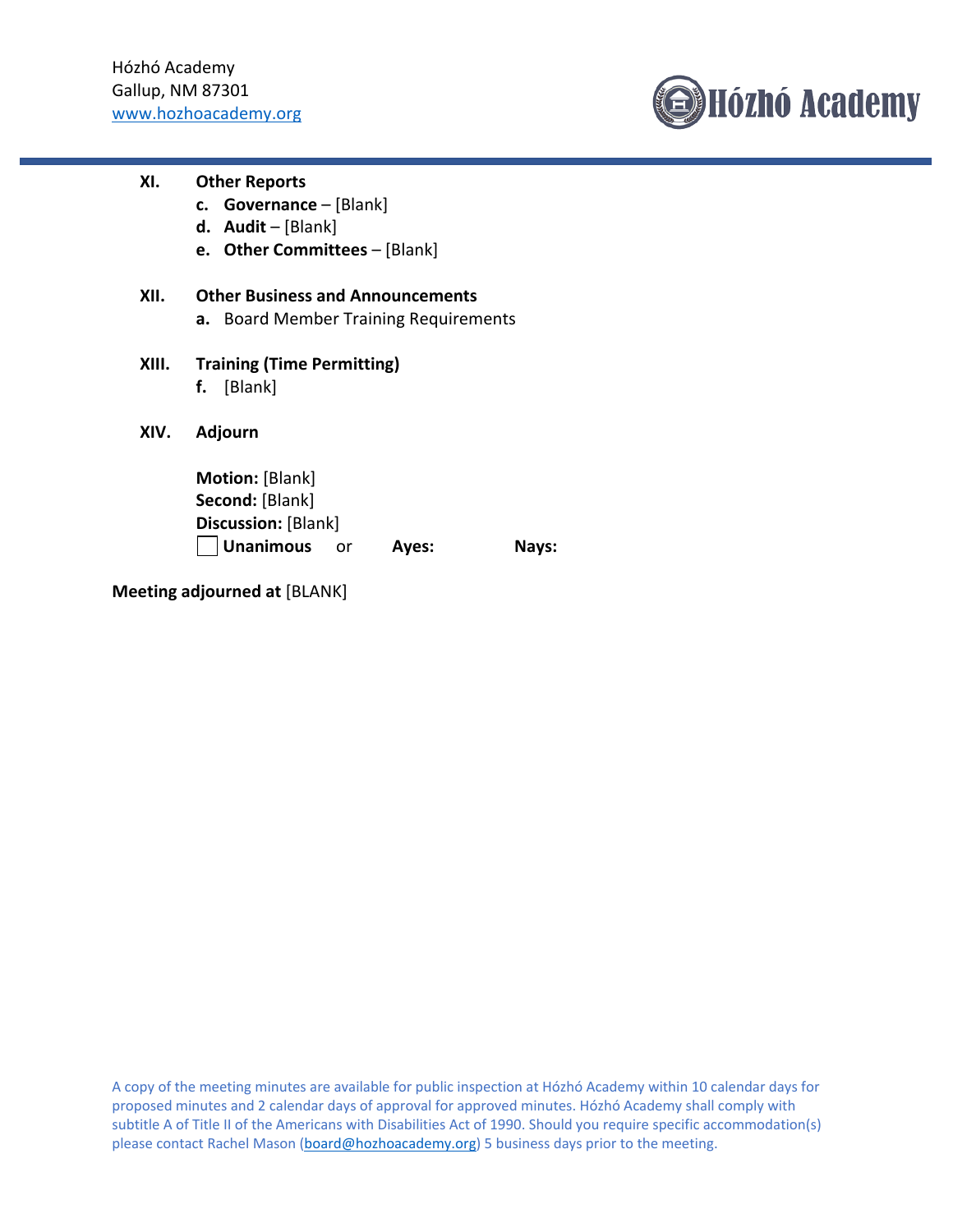

|     |                                                                                                                                                                                                                | $[\times]$ Agenda/ $ $ Minutes of Hózhó Academy Governing Council |               |
|-----|----------------------------------------------------------------------------------------------------------------------------------------------------------------------------------------------------------------|-------------------------------------------------------------------|---------------|
|     | Date: October 30, 2018<br><b>Time: 9:30 AM</b><br>Location: 104 E. Aztec Ave., Gallup, NM 87301<br>Meeting Type: $\boxtimes$ Regular<br><b>Special</b>                                                         | Proposed<br><b>Approved</b>                                       |               |
| ı.  | Meeting was brought to order at 8:12 pm                                                                                                                                                                        |                                                                   |               |
| II. | Pledge of Allegiance led by Eric Chisamore                                                                                                                                                                     |                                                                   |               |
|     | <b>Roll Call</b>                                                                                                                                                                                               |                                                                   |               |
| Ш.  |                                                                                                                                                                                                                |                                                                   | [SECRETARY]   |
|     | <b>Members:</b>                                                                                                                                                                                                | Present                                                           | <b>Absent</b> |
|     | Jeremy Boucher                                                                                                                                                                                                 | X                                                                 |               |
|     | Erin Montano                                                                                                                                                                                                   | X                                                                 |               |
|     | Amanda Tanner                                                                                                                                                                                                  | X                                                                 |               |
|     | <b>Brinn King</b>                                                                                                                                                                                              | x                                                                 |               |
|     | Eric James                                                                                                                                                                                                     |                                                                   |               |
|     | Rebecca Boucher                                                                                                                                                                                                |                                                                   |               |
|     | Other Attendees: [Patrick T. Mason, Rachel E. Mason, Juliane Hillock, Tommy Mimms-<br>Gallup Express, Eric Chisamore]                                                                                          |                                                                   |               |
| IV. | <b>Approval of Agenda:</b>                                                                                                                                                                                     |                                                                   | [CHAIRPERSON] |
|     | Action Requested: Approve agenda<br>Motion: motion to approve agenda with the change of moving Tommy Mimms'<br>presentation to the first discussion by King<br>Second: by Tanner<br><b>Amendments: [BLANK]</b> |                                                                   |               |
|     | xl<br><b>Unanimous</b> or<br>Ayes:                                                                                                                                                                             | Nays:                                                             |               |
| V.  | <b>Approval of Consent Agenda Items</b>                                                                                                                                                                        |                                                                   | [CHAIRPERSON] |
|     | Action Requested: Approval of minutes from 9/25 meeting<br>Motion: motion to approve minutes from 9/25 by Tanner<br>Second: by King                                                                            |                                                                   |               |
|     | No correction or objection: none                                                                                                                                                                               |                                                                   |               |
|     | Unanimous or<br>Ayes:                                                                                                                                                                                          | Nays:                                                             |               |
|     |                                                                                                                                                                                                                |                                                                   |               |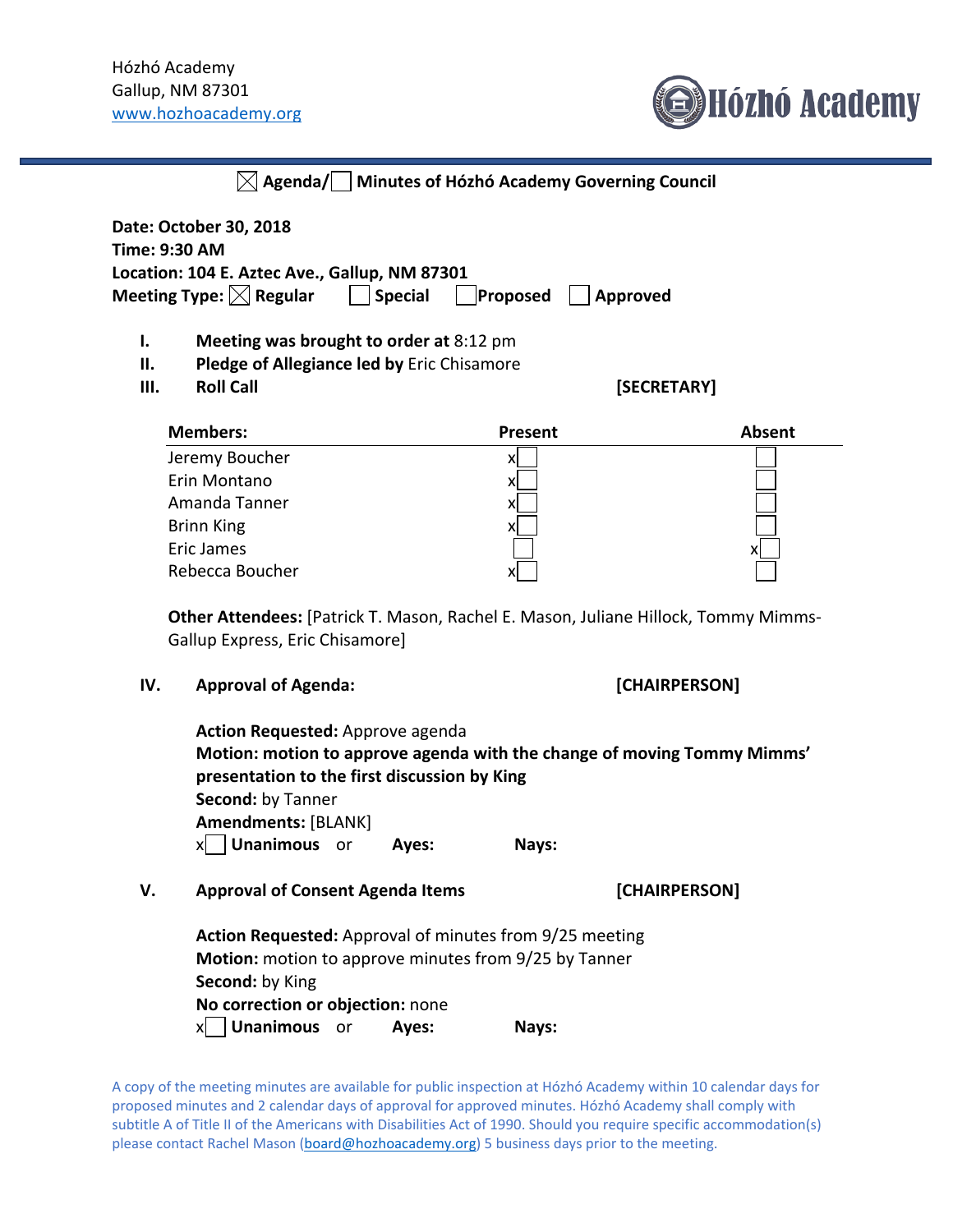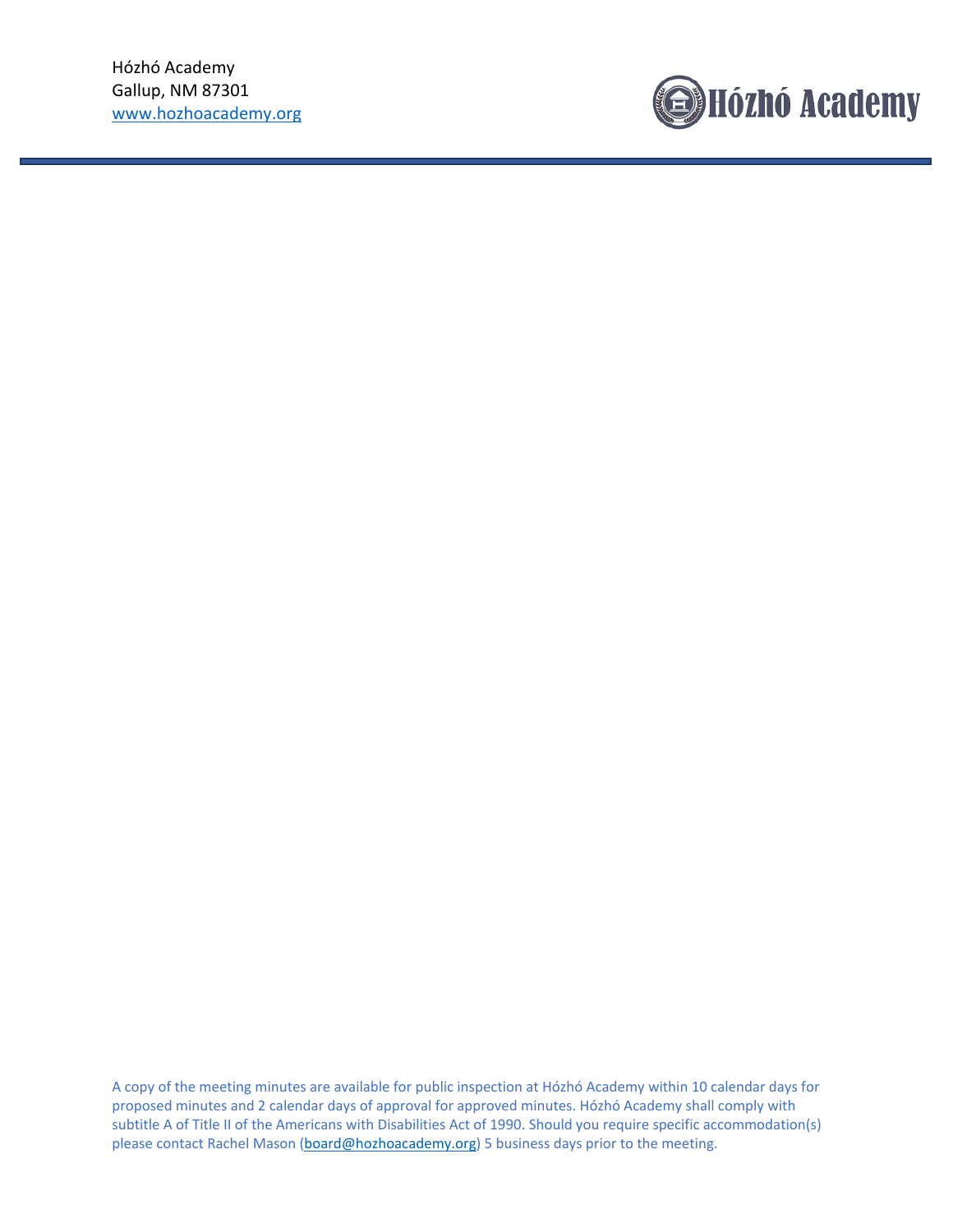

- **VI. Comments from the community: a. none**
- **VII. Open Action Items Action Requested Motion:** [BLANK] **Second:** [BLANK] **Discussion:** [BLANK] **Unanimous** or **Ayes: Nays:**

#### **VIII. New Action Items**

**a. Action Requested: Ratify ACES Membership Motion:** motion to ratify ACES membership agreement by Montano **Second:** second by R. Boucher **Discussion:** everything would be done remotely. We would need to sign the coop agreement to retain their services to stay in compliance with the state regulations. No legal issues were found with the contract. x **Unanimous** or **Ayes: Nays:** 

#### **b. Action Requested: Approve Maintenance BAR authority**

**Motion:** motion to approve giving the Business manager the authority to create all maintenance BARS within a function and notified at each subsequent board meeting of any maintenance BARS that have occurred by King.

**Second:** by Tanner

**Discussion:** Budget authorization request. Gives Katie Rarick the ability to move line items within the budget in the same function- interfunction. Helps to keep the budget cleaner. She will give us an update in the monthly financial statement of any BARS that have occurred.

x **Unanimous** or **Ayes: Nays:**

**c. Action Requested: Approve Lease Assistance BAR Motion:** approve lease assistance BAR by Tanner **Second: second by R. Boucher Discussion:** surplus of money has occurred due to their being a difference in projected student numbers and actual numbers. This surplus would be then able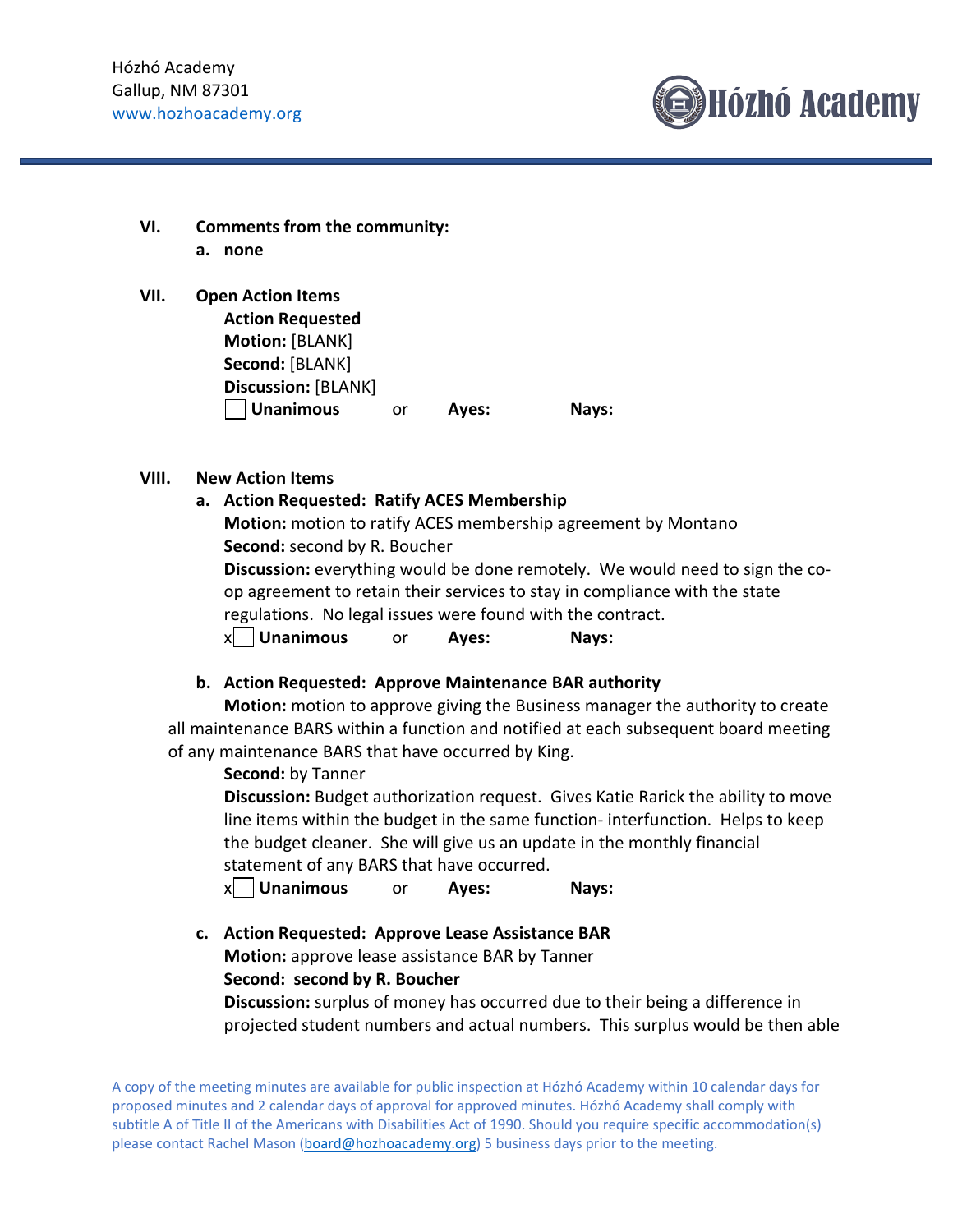

to be moved to other general funds away from the lease via the approve lease assistance BAR.

x **Unanimous** or **Ayes: Nays:**

**d. Action Requested: Discuss and Approve Updated Grading Policy Motion:** motion to approve updated grading policy to include pass or not pass as options for literacy and math by King **Second:** by R. Boucher

**Discussion:** Literacy and math programs have been slower for some children to adjust to. Spelling has also been an obstacle. Due to so much remediation being needed, grades are falling in D and F range lots of times involving children with previous A grades in other schools. Juliane has been looking into other ways of grading that better suits the school to keep parents panic at a minimum. Pass and not pass for skilled based subjects will be used in their progress reports which would better reflect what the children are receiving and what they are working on. We want real grades to reflect real accomplishments but we need a full year to achieve this. A letter to be sent to parents explaining the grading policy.

x **Unanimous** or **Ayes: Nays:**

## **IX. Finance Committee Report**

#### **a. Financial Presentation [EdTec]**

CSP grant is in and will find out this week if we get it. 3 applications for 2 spots. \$900,000 grant would allow us to really fully equip school with projectors, playground etc. About half would be spent over the next 12 months. As of today \$134,000 short for the end of the year but with \$40,000 for lease reimbursement and CSP grant the deficit will be rectified.

### **X. School Principal Report [Juliane Hillock, Principal]**

- **a. Juliane met with Pineapple Cove sister school in Florida to develop a partnership to do an exchange program with their school for 6th grader, 8th grade exchange in DC, and high school would go to Europe. Fundraising like a readathon to pay for the trips.**
- **b. 40th day information has been submitted 123 students at that time. 128 students now with a 95.7% attendance rate, 6% SPED. Grades 3-5 going on a field trip with an organization called Cottonwood gulch a 2 day field trip to look at ecology. Classical Christmas will be performed on December 11th at the LDS Church with opting out available to those students who are not comfortable participating. State is coming November 7th. Safety committee will be**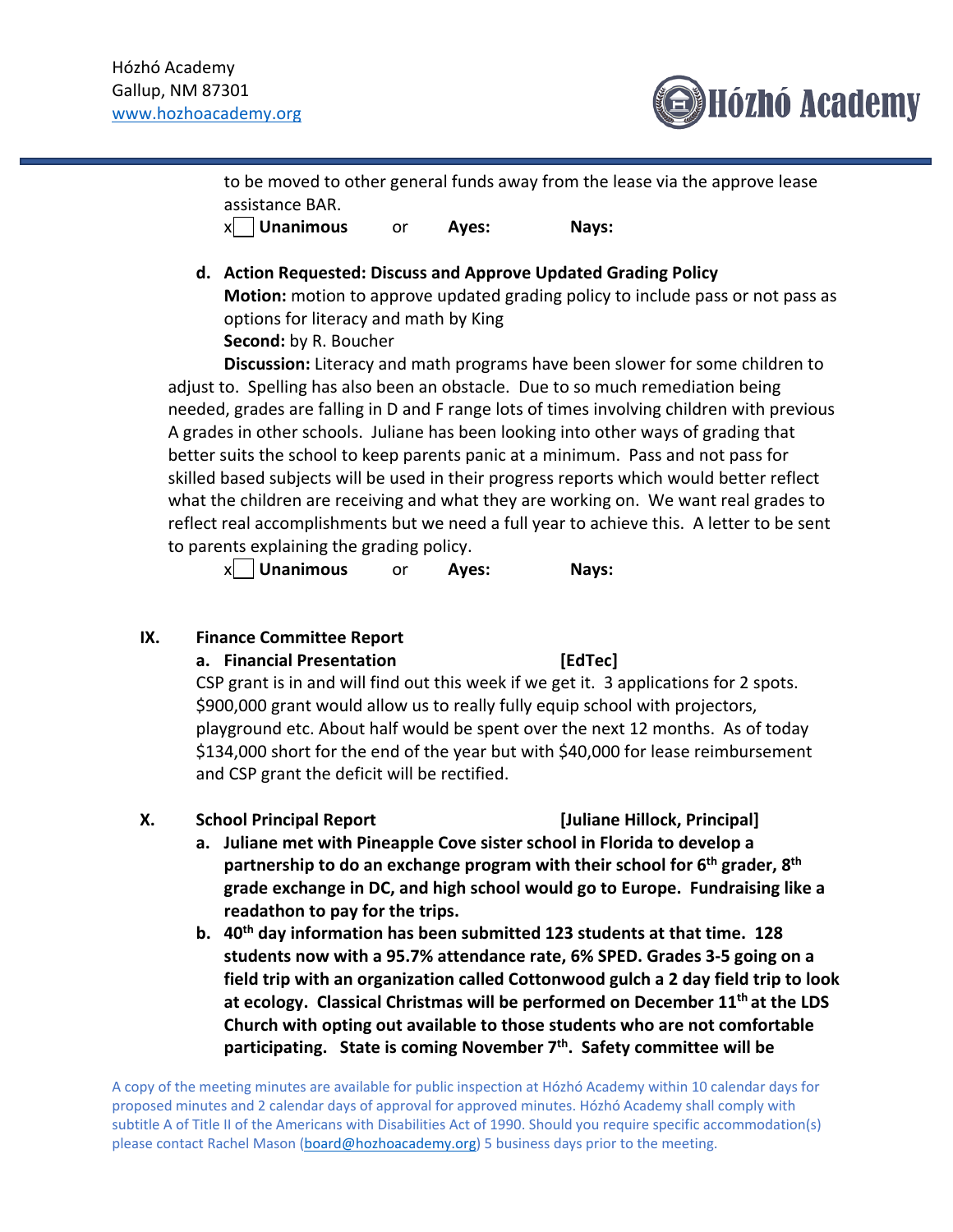

**meeting in December. Lead into school bus in Albuquerque along with other school supplies that belonged to a school that closed last year. Eric Chisamore has offered his truck for possible transportation of items.** 

- **XI. Other Reports**
	- **a. Governance** [Blank]
	- **b. Audit** [Blank]
	- **c. Tommy Mimms – Gallup Express**
		- **i. Gallup Express board has a concern of not having a monitor on the bus for if bus starts picking up other people on the route. Route needs to be designated as a tripper service per the DOT. One bus on east side and one on west. Total of 1323 children rides since school opening. Would be \$1.33 a day per child if student prices were to be applied. At this time both buses are full but would be nice to open up the transportation option to more children- possibly use a larger bus with a CDL driver.**
		- **ii. Patrick discussed possibility of new grant being applied to the school with a transportation portion that would require us to use a yellow bus. Tommy indicated that they could possibly provide a driver for our bushe will bring it up with his board. Drivers with Gallup Express have CDLs and passenger endorsements. Tommy will be sending their statutes on being a charter- they are regulated by the federal government. Patrick looked at their statute and they would be able to operate as a school bus.**
		- **iii. Relationship could operate as a charter if the non for profit side of the school pays for it if the grant doesn't go through.**
		- **iv. Pick up and drop off with the grant would need to be done in a bus or SUV via the state requirements.**
	- **d. Other Committees** [Blank]

#### **XII. Other Business and Announcements**

- **XIII. Training (Time Permitting)**
	- **a.** [Blank]

#### **XIV. Adjourn**

#### **Motion:** motion to adjourn by R. Boucher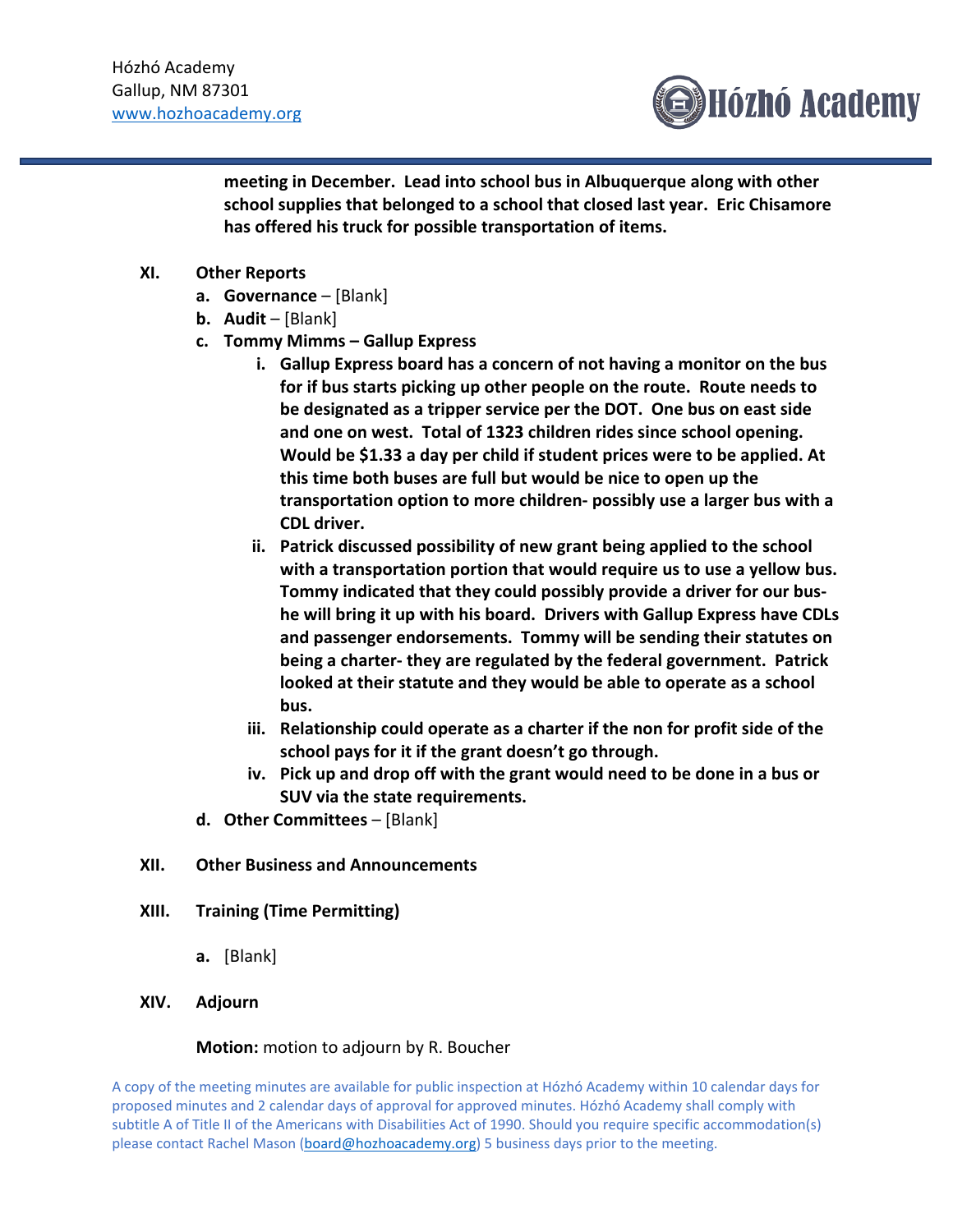

**Second:** by King **Discussion:** [Blank] x **Unanimous** or **Ayes: Nays:** 

**Meeting adjourned at** 10:20 pm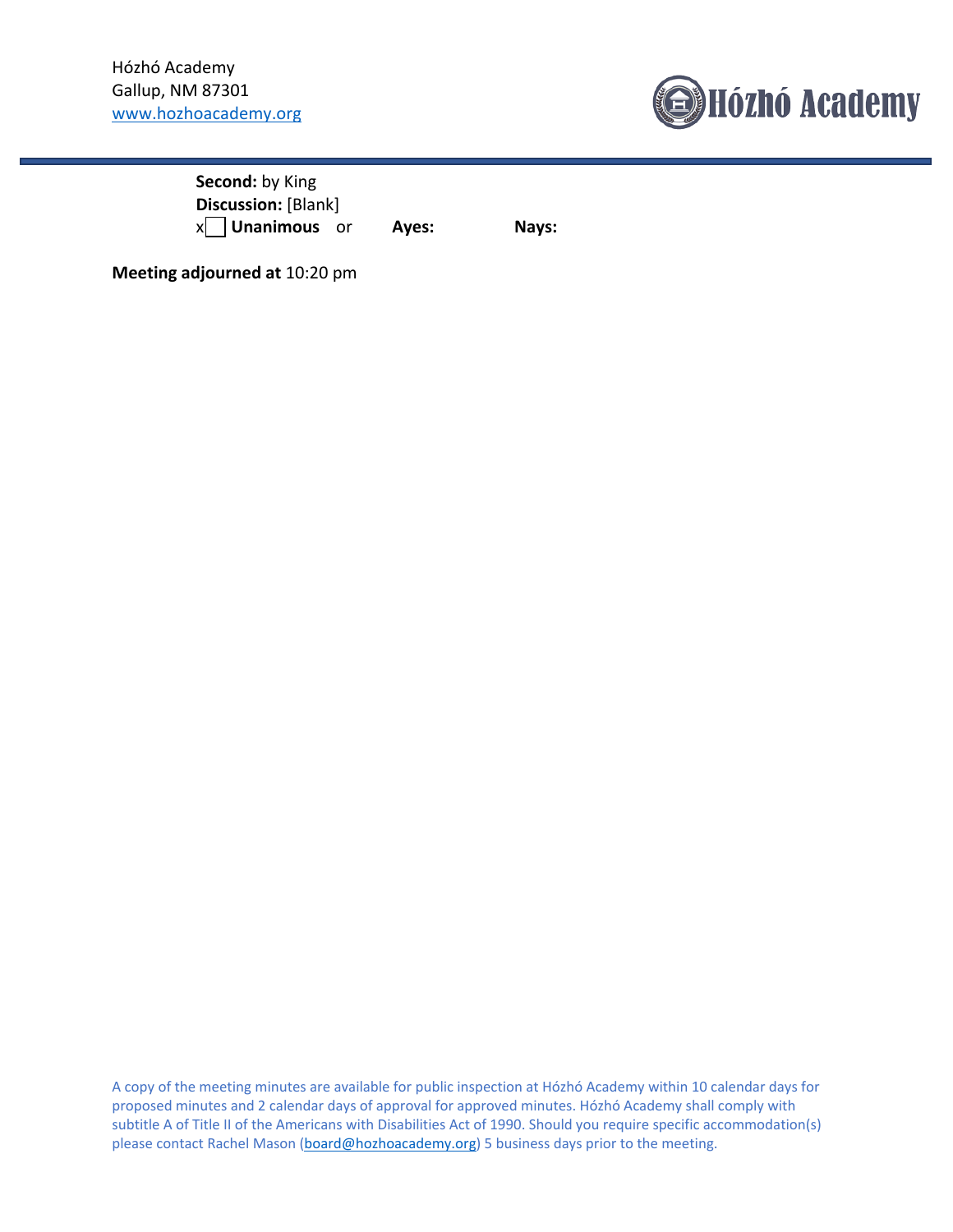## **Hozho Academy**

**October 2018 Constant Constant Constant Constant Constant Constant Constant Constant Constant Constant Constant Constant Constant Constant Constant Constant Constant Constant Constant Constant Constant Constant Constant** 

edteć

| 94.Z44.Z |  |  |  |  |
|----------|--|--|--|--|
|          |  |  |  |  |

| <b>Vendor</b>                                  | <b>Check Number</b> | <b>Void</b> | <b>Date</b>         | <b>Description</b>                                           | <b>Check</b><br><b>Amount</b> |
|------------------------------------------------|---------------------|-------------|---------------------|--------------------------------------------------------------|-------------------------------|
| <b>Advanced Tecnical Services</b>              | 20537               |             |                     | 10/1/2018 Acct# 649; Fire Alarm Monitoring: Sep'18 - Dec '18 | 151.64                        |
| <b>Beverly Carviso</b>                         | 20538               |             |                     | 10/1/2018 Reimb: Fingerprinting                              | 35.00                         |
|                                                |                     |             |                     |                                                              |                               |
| <b>Cooperative Educational Services (CES)</b>  | 20539               |             |                     | 10/1/2018 Cust Id# HOZHOACADEMY; New JPA Member Fee          | 300.00                        |
| <b>Quill Corporation</b>                       | 20540               |             |                     | 10/1/2018 Acct# C8617224; Materials & Supplies               | 2,396.58                      |
| <b>NMPSIA</b>                                  | M995002             |             |                     | 10/9/2018 M995002-NMPSIA                                     | 4,878.00                      |
| <b>NMERB</b>                                   | DB101018            |             |                     | 10/10/2018 DB101018-NMERB                                    | 10,872.63                     |
| <b>NMPSIA</b>                                  | M995003             |             |                     | 10/11/2018 M995003-NMPSIA                                    | 5,822.96                      |
| <b>Aequitas Education</b>                      | 20541               |             |                     | 10/15/2018 Lease of Site                                     | 15,000.00                     |
| <b>Juliane Hillock</b>                         | 20542               |             |                     | 10/15/2018 Reimb: Non Food Supplies                          | 202.78                        |
| Mobilease Modular Space Inc                    | 20543               |             |                     | 10/15/2018 Monthly Rental Fee Modular Classrooms             | 13,463.00                     |
| <b>National Business Furniture</b>             | 20544               |             |                     | 10/15/2018 Furniture & Adjustments                           | 1,571.46                      |
| <b>Andrew C Newell</b>                         | 20545               |             |                     | 10/15/2018 Individual Student Counseling: 09/19 - 09/26/18   | 450.00                        |
|                                                |                     |             |                     | Hourly Security For Level 1 & Level 2 Security               |                               |
| Red Rock Security & Patrol LLC                 | 20546               |             | 10/15/2018 Officers |                                                              | 413.21                        |
| <b>Rehoboth Christian School</b>               | 20547               |             |                     | 10/15/2018 Breakfast & Lunch: 09/17 - 09/28/18               | 3,750.00                      |
| <b>Staples Advantage</b>                       | 20548               |             |                     | 10/15/2018 Cust# DAL 1840861; Materials & Supplies           | 546.03                        |
| <b>Staples Advantage</b>                       | 20549               |             |                     | 10/15/2018 Cust# AD1840861; CR-Tax Refund                    | 6,269.70                      |
| T & T Disturbuting Co., INC.                   | 20550               |             |                     | 10/15/2018 Supplies and Materials                            | 205.12                        |
|                                                |                     |             |                     | PO# 71620181; VEX IQ Challenge Full Field                    |                               |
| <b>VEX Robotics, INC</b>                       | 20551               |             |                     | 10/15/2018 Perimeter & Tiles                                 | 245.15                        |
| <b>NMERB</b>                                   | DB101618            |             |                     | 10/16/2018 DB101618-NMERB                                    | 2,450.13                      |
| <b>Butler's Office Supply</b>                  | 20552               |             |                     | 10/23/2018 Cust#Hozhac; Supply Assets                        | 2,553.47                      |
| <b>Classical Academic Press</b>                | 20553               |             |                     | 10/23/2018 Well Ordered Language, Level 1A SE                | 215.40                        |
|                                                |                     |             |                     | PO# 101620164; Service Call, Indicator Lock &                |                               |
| Dine Lock And Safe                             | 20554               |             |                     | 10/23/2018 Installation                                      | 125.64                        |
| Edtec Inc.                                     | 20555               |             |                     | 10/23/2018 Monthly Svc - October 2018                        | 4,993.44                      |
|                                                |                     |             |                     | Reimb: Non Food Supplies, Professional                       |                               |
| <b>Juliane Hillock</b>                         | 20556               |             |                     | 10/23/2018 Development & Mileage                             | 406.98                        |
|                                                |                     |             |                     | Policy acct COD-289077; Policy SCC2032678                    |                               |
| <b>IPFS Corporation</b>                        | 20557               |             |                     | 10/23/2018 Payment No. 3 - Due Date 10/24/18                 | 321.49                        |
|                                                |                     |             |                     | Order # RO00179; Monthly Rental Fee Modular                  |                               |
| Mobilease Modular Space Inc                    | 20558               |             |                     | 10/23/2018 Classrooms                                        | 13,463.00                     |
| <b>Nasco</b>                                   | 20559               |             |                     | 10/23/2018 Acct # 394-951-00; Materials & Supplies           | 129.70                        |
| <b>Staples Advantage</b>                       | 20560               |             |                     | 10/23/2018 Cust# DAL 1840861; Materials & Supplies           | 520.63                        |
| T & T Disturbuting Co., INC.                   | 20561               |             |                     | 10/23/2018 Supplies and Materials                            | 44.97                         |
| <b>ALSCO</b>                                   | 20562               |             |                     | 10/29/2018 Cust# 057890; 3X5 Mat & Super Tread Mat           | 16.24                         |
| City of Gallup                                 | 20563               |             |                     | 10/29/2018 Acct# 27168; Electric Charges - due dt: 11/13/18  | 394.56                        |
| City of Gallup                                 | 20564               |             |                     | 10/29/2018 Acct# 27148; Electric Charges - due dt: 11/13/18  | 1,019.61                      |
| <b>Classical Academic Press</b>                | 20565               |             |                     | 10/29/2018 Well Ordered Language, Level 1A TE                | 15.96                         |
|                                                |                     |             |                     | Hourly Security For Level 1 & Level 2 Security               |                               |
| Red Rock Security & Patrol LLC                 | 20566               |             | 10/29/2018 Officers |                                                              | 438.67                        |
| <b>Sports World Embroidery</b>                 | 20567               |             |                     | 10/29/2018 Essential Bundle Boy & Girl                       | 346.32                        |
| <b>Stevenson Learning Skills</b>               | 20568               |             |                     | 10/29/2018 Supplementary Reader Set                          | 131.78                        |
| <b>Wisconsin Center for Education Products</b> |                     |             |                     |                                                              |                               |
| and Services                                   | 20569               |             |                     | 10/29/2018 WIDA Screener Paper Elementary Kit                | 83.00                         |



- 
- 
- 
- 
- 
- 
- 
- 
-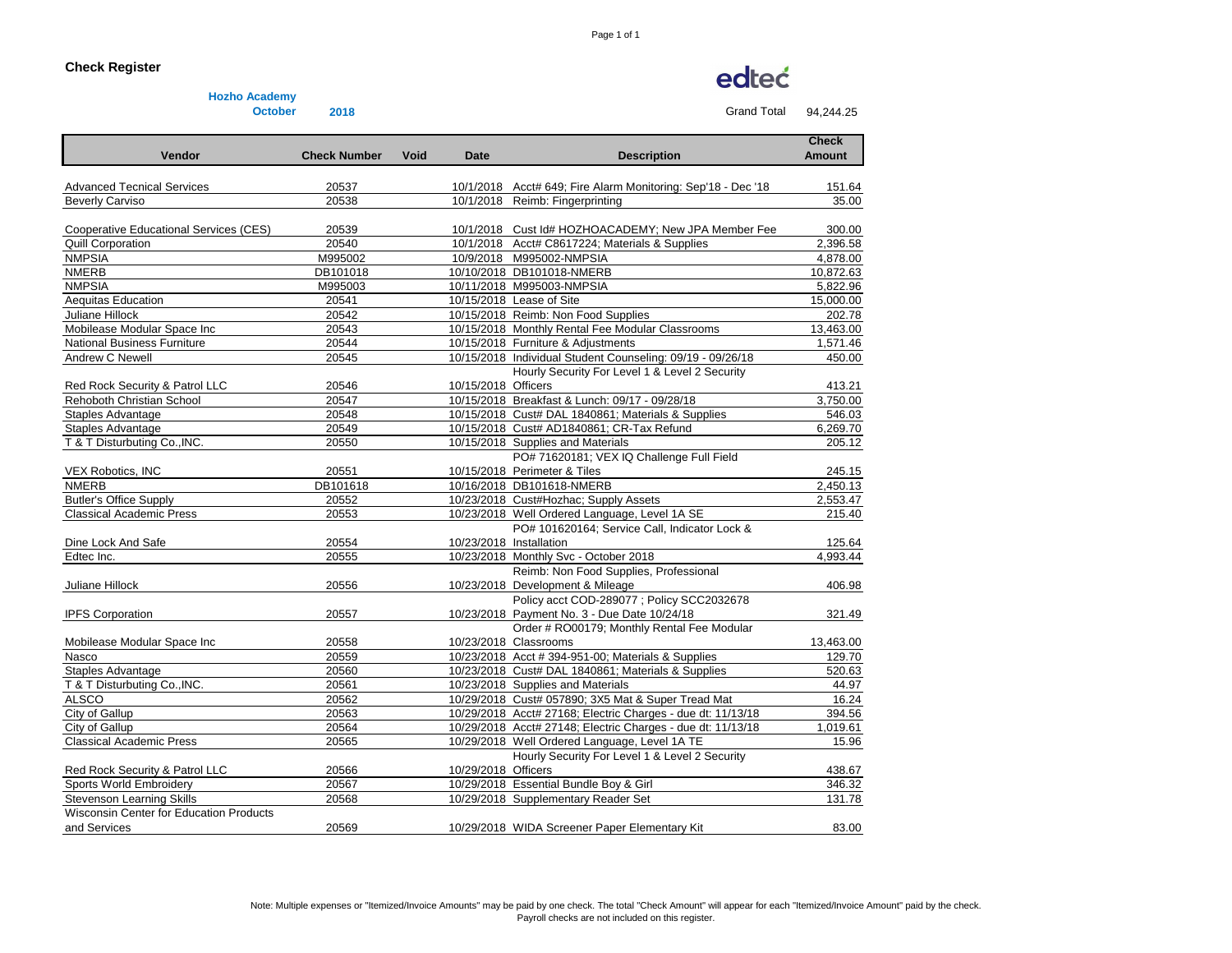## **Check Register**

## **Hozho Academy**

**November 2018** Grand Total 38,943.58

|                                             |                     |             |             |                                                            | <b>Check</b>  |
|---------------------------------------------|---------------------|-------------|-------------|------------------------------------------------------------|---------------|
| <b>Vendor</b>                               | <b>Check Number</b> | <b>Void</b> | <b>Date</b> | <b>Description</b>                                         | <b>Amount</b> |
| <b>Century Link</b>                         | 20570               |             | 11/5/2018   | Acct. 505-722-2457 369B                                    | 459.18        |
|                                             |                     |             |             | Reimb: Training with Hills Date at Gallup Cultural         |               |
| Juliane Hillock                             | 20571               |             |             | 11/9/2018 Center, Supplies, Frames, Web Cameras & etc.     | 846.57        |
| <b>Advanced Tecnical Services</b>           | 20572               |             |             | 11/20/2018 Acct# 649; Onsite Labor: Nate/Roy, 2hrs/man     | 296.78        |
| <b>Aequitas Education</b>                   | 20573               |             |             | 11/20/2018 Lease of Site                                   | 15,000.00     |
|                                             |                     |             |             | Cust# 057890; 3X5 Mat, Blueberry & Inventory               |               |
| <b>ALSCO</b>                                | 20574               |             |             | 11/20/2018 Maintenance Charge, Stop Minimum                | 63.19         |
| <b>ARC LLC</b>                              | 20575               |             |             | 11/20/2018 Consulting Services Contract for 2018/2019      | 508.24        |
| Association of Charter School Education     |                     |             |             | P.O. Number#101520182; Procurement-Income:                 |               |
| <b>Services</b>                             | 20576               |             |             | 11/20/2018 Ancillary Services                              | 90.95         |
|                                             |                     |             |             | Classroom math Coaching, Model Teaching and                |               |
| Creative Hands- On Math                     | 20577               |             |             | 11/20/2018 Providing Support: 10/11/18                     | 1,351.63      |
| <b>Elizabeth Terrill</b>                    | 20578               | Voided      |             | 11/20/2018 Svc"s: 10/16 - 11/2/18                          | 0.00          |
|                                             |                     |             |             | Policy acct COD-289077; Policy SCC2032678                  |               |
| <b>IPFS Corporation</b>                     | 20579               |             |             | 11/20/2018 Payment No. 4 - Due Date 11/24/18               | 321.49        |
| Andrew C Newell                             | 20580               |             |             | 11/20/2018 Individual Student Counseling: 10/03 - 10/31/18 | 1,237.50      |
| <b>Rainbow Resource Center</b>              | 20581               |             |             | 11/20/2018 General Supplies and Materials                  | 1,018.21      |
| <b>Rehoboth Christian School</b>            | 20582               |             |             | 11/20/2018 Breakfast & Lunch: 10/1 - 10/31/18              | 7,324.75      |
| <b>Sports World Embroidery</b>              | 20583               |             |             | 11/20/2018 Girls pants Size 8 & Boys pants size 8          | 1,714.14      |
| <b>Staples Advantage</b>                    | 20584               |             |             | 11/20/2018 Cust# DAL 1840861; Materials & Supplies         | 843.29        |
| T & T Disturbuting Co., INC.                | 20585               |             |             | 11/20/2018 Supplies and Materials                          | 228.15        |
| <b>VEX Robotics, INC</b>                    | 20586               |             |             | 11/20/2018 PO# 71620181; Starter Kit with Controller       | 839.97        |
| Wisconsin Center for Education Products and |                     |             |             |                                                            |               |
| <b>Services</b>                             | 20587               |             |             | 11/20/2018 WIDA Screener Paper Grade Speaking & Listening  | 50.00         |
|                                             |                     |             |             | Cust#718807787; Base Charges - Nov '18 & Meter             |               |
| <b>Xerox Corporation</b>                    | 20588               |             |             | 11/20/2018 usage: 9/30 - 10/21/18                          | 537.59        |
| Jose Roberto Mendoza Aguilar                | 20589               |             |             | 11/30/2018 Svc's: 11/03 - 11/27/18                         | 1,218.51      |
| Edtec Inc.                                  | 20590               |             |             | 11/30/2018 Monthly Svc - November 2018                     | 4,993.44      |
|                                             |                     |             |             |                                                            |               |

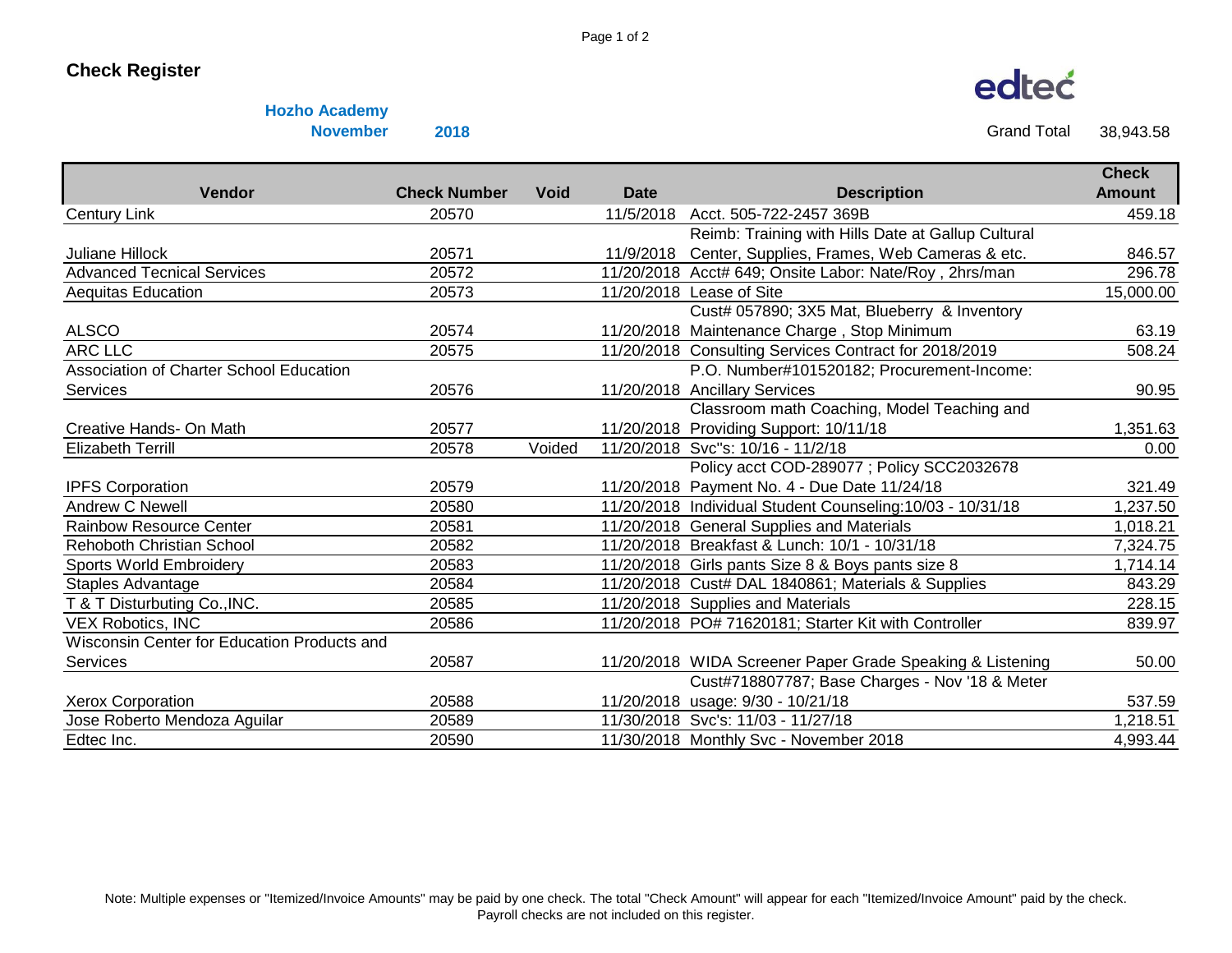# Hozho Academy Monthly Financial Update

KATIE RARICK NOVEMBER 27, 2018 GALLUP, NM

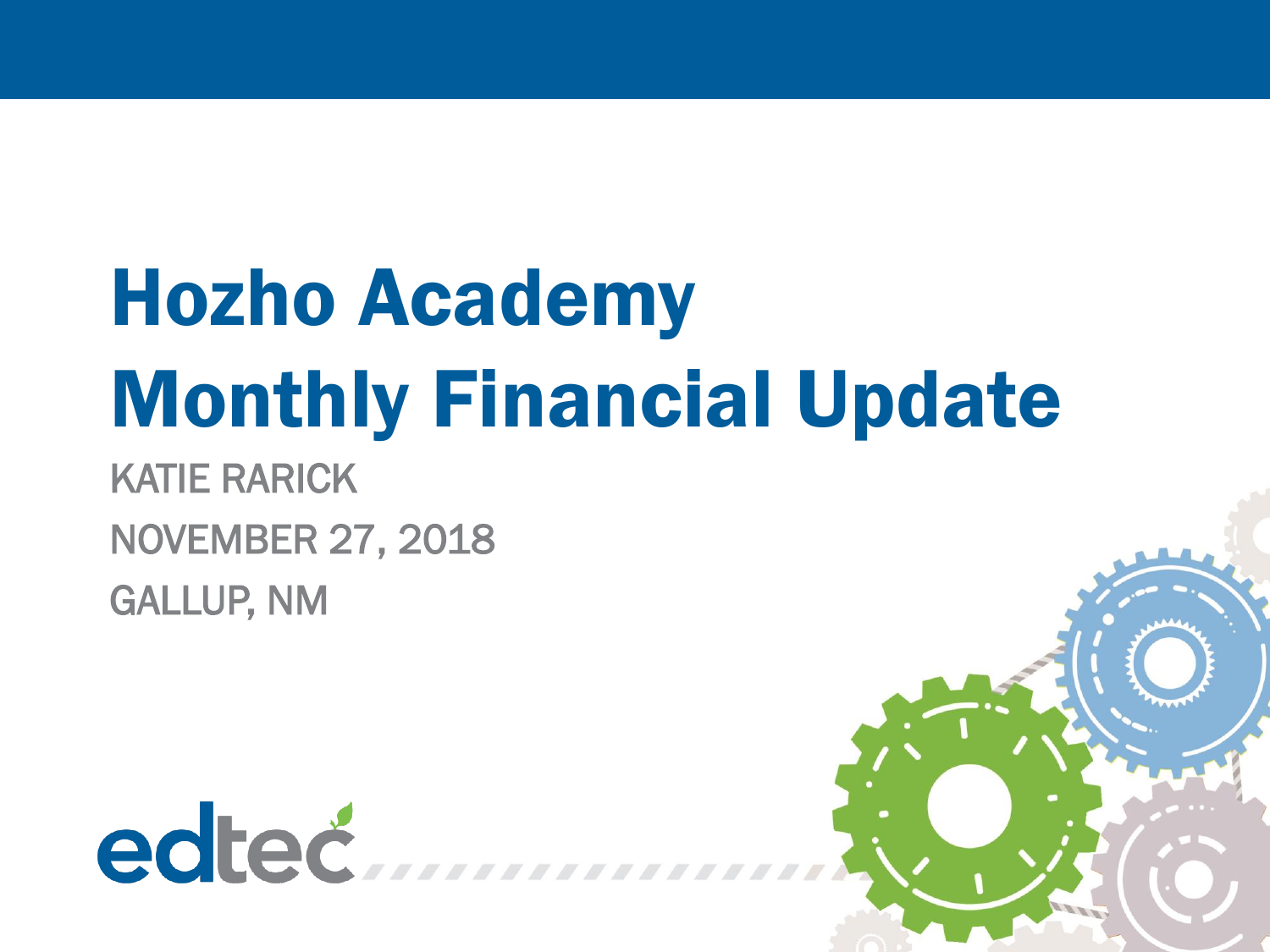# FY19 Financials

- 1. Summary
- 2. Revenue vs Expenses
- 3. Cash -Flow
- 4. Next Steps

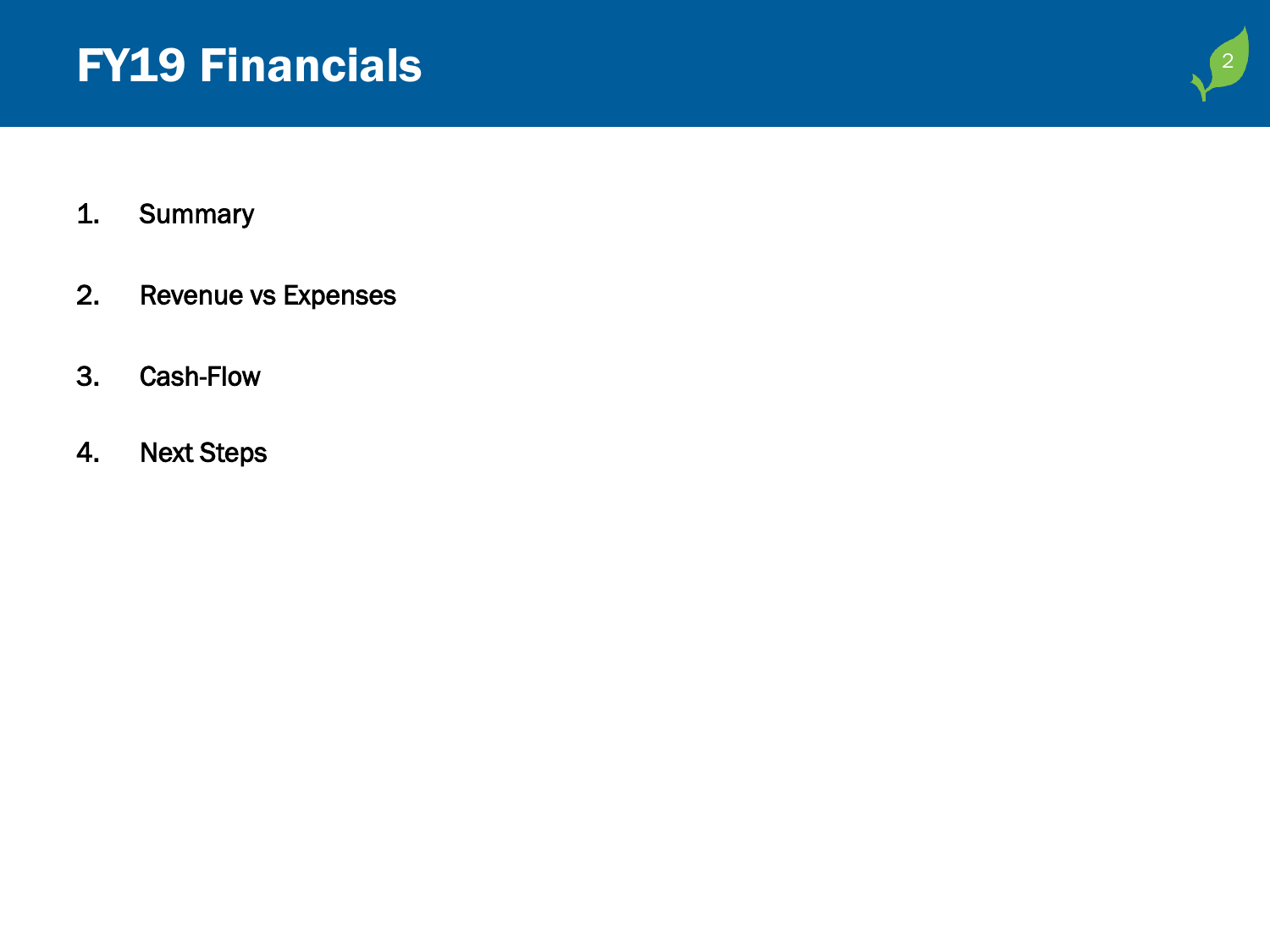# **Summary**

#### **Hozho 11.27.2018**

| <b>Revenue</b>            |              |
|---------------------------|--------------|
|                           |              |
| <b>SEG</b>                | \$1,021,307  |
| Title I                   | 48,000       |
| Lease Reimbursement       | 93,440       |
| Credits and Other Revenue | 36,785       |
| Foundation                | \$160,000.00 |
|                           |              |
| <b>Total Revenue</b>      | \$1,359,532  |

|                           |              |                               | <b>Foundation Calculator</b> |                       |
|---------------------------|--------------|-------------------------------|------------------------------|-----------------------|
| <b>Revenue</b>            |              | <b>Funding Steams</b>         | Potential Amount Yes/No      | <b>Adiusted Total</b> |
|                           |              | I Loan                        | 90,000 yes                   | 90,000                |
| SEG                       | \$1,021,307  | Additional Lease Reimbursment | 47,920 yes                   | 47,920                |
| Title I                   | 48,000       | <b>CSP Expenses</b>           | 40,000 no                    | $\Omega$              |
| Lease Reimbursement       | 93,440       | Daniel's Fund                 | 50,000 yes                   | 50,000                |
| Credits and Other Revenue | 36,785       |                               |                              |                       |
| Foundation                | \$160,000.00 | <b>Total Foundation</b>       | \$227,920                    | \$187,920             |
|                           |              |                               |                              |                       |

| <b>Expenses</b>                    |             |
|------------------------------------|-------------|
|                                    |             |
| lTotal Salaries                    | 575,307     |
| lTotal Benefits                    | 167,660     |
| <b>Total Salaries and Benefits</b> | \$742,967   |
| <b>Total Operating Expenses</b>    | \$614,600   |
|                                    |             |
| <b>Total Expenses</b>              | \$1,357,567 |

| <b>Profit/Loss</b>         |             |
|----------------------------|-------------|
| Revenue                    | \$1,359,532 |
| Expenses                   | \$1,357,567 |
| <b>Total Profit/(Loss)</b> | \$1,965     |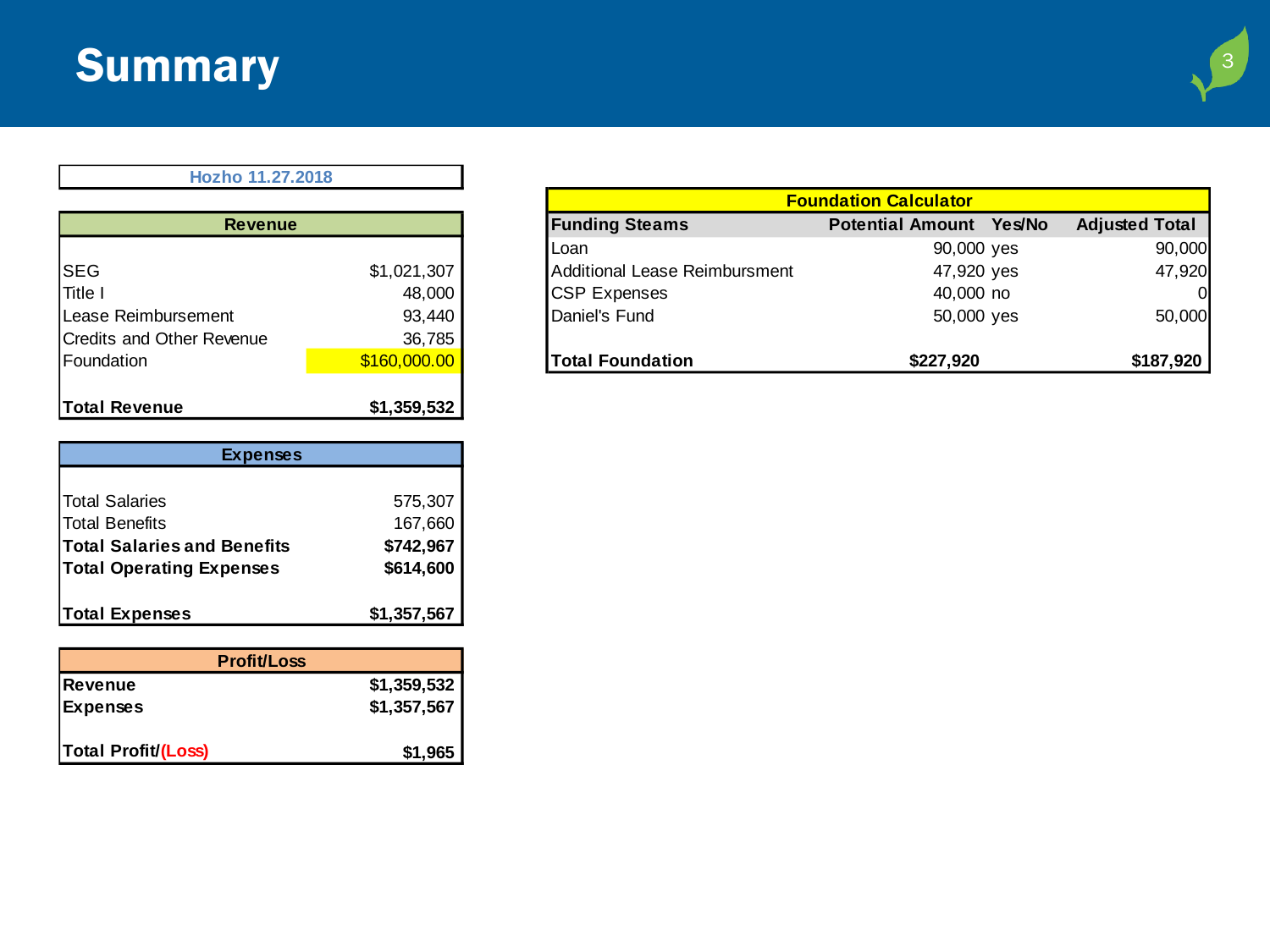# Budget vs. Actuals - Revenues



## The revenue the SEG has decrease due to enrollment being at 128 vs. 225

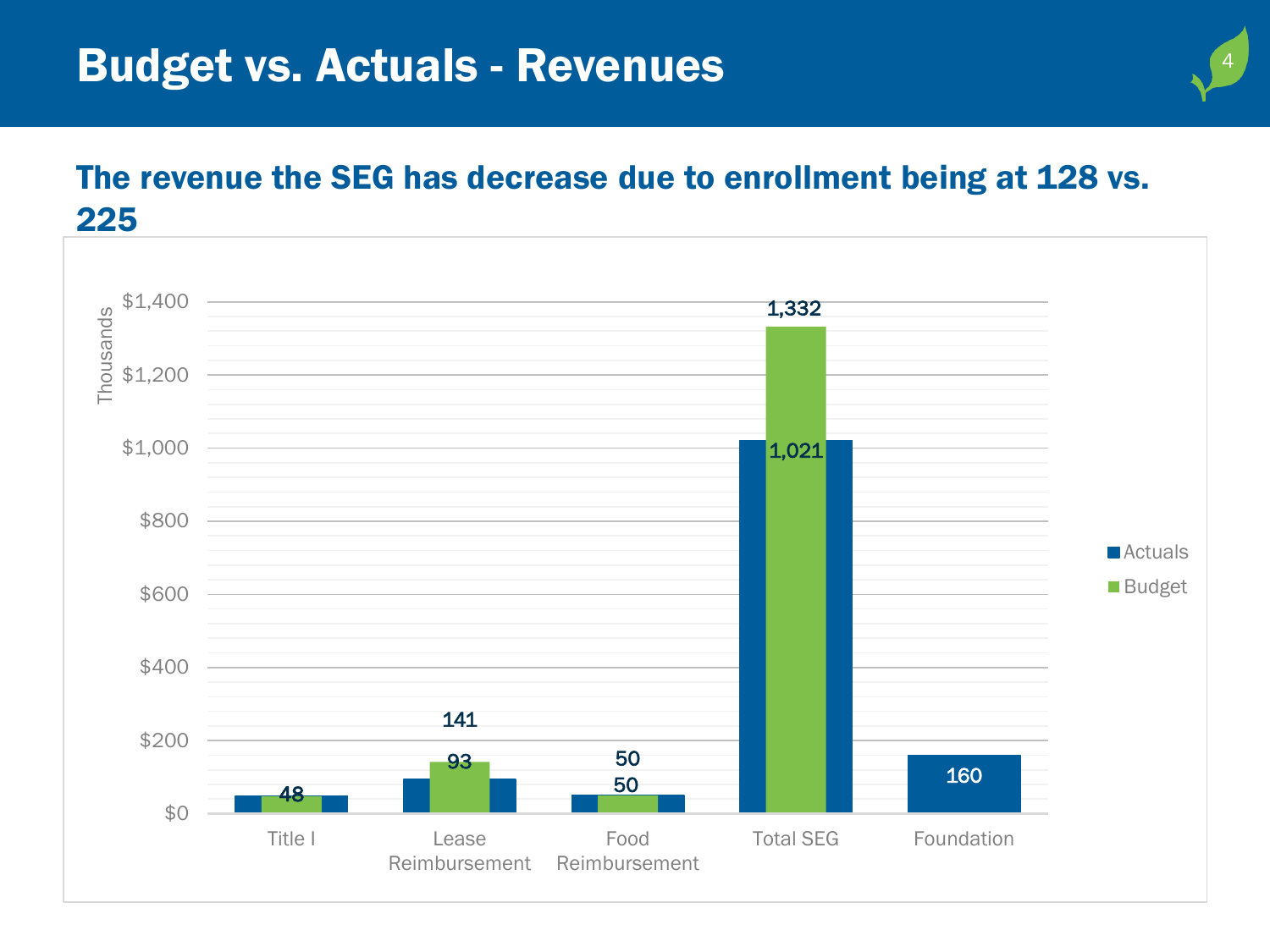# Budget vs. Actuals - Expenses

## 5 5

## Compensation and Operating Expenses have decreased at the same rate as revenue

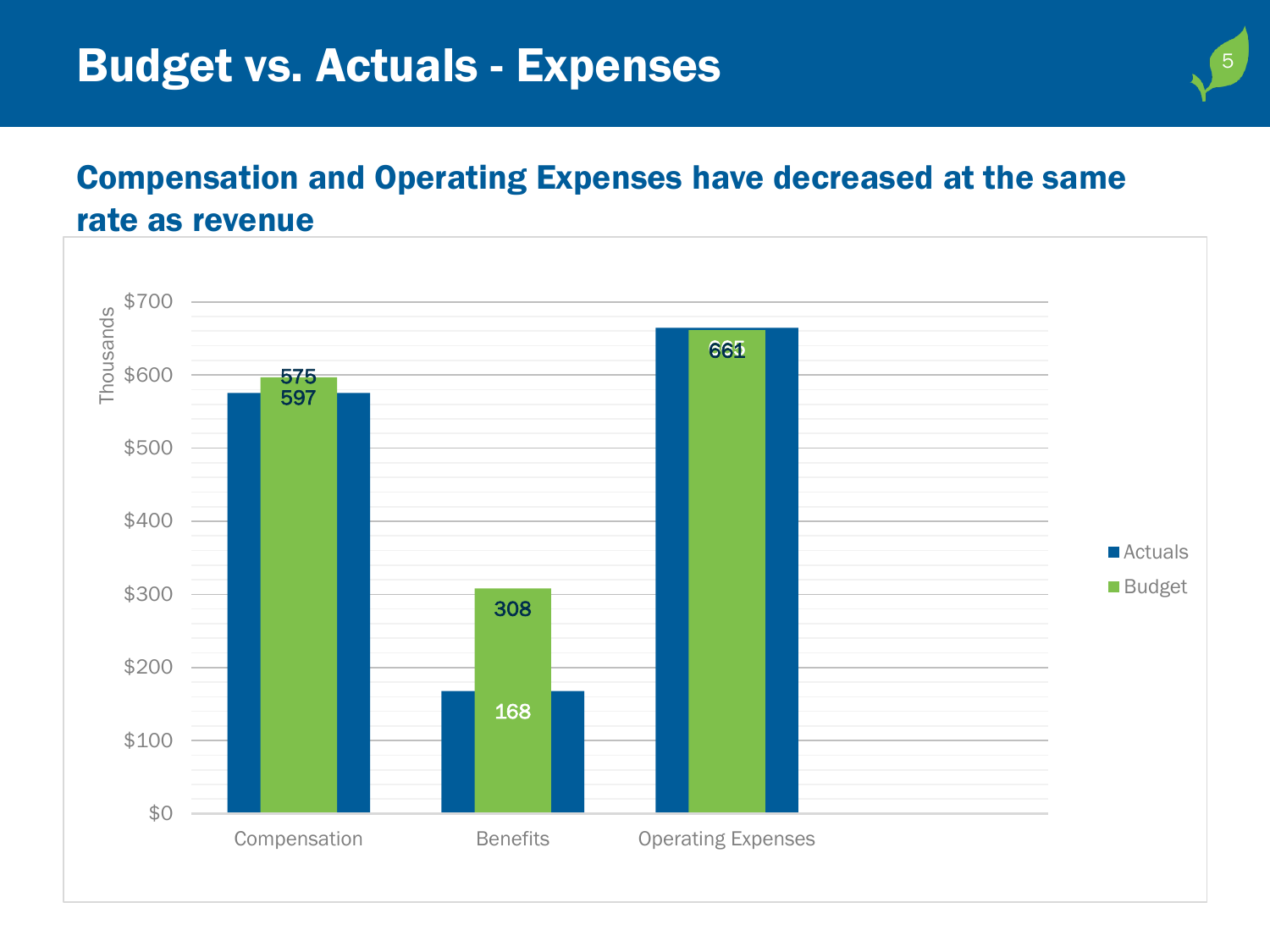# Budget vs. Actuals – Net Operating

## \$160,000 is needed from the foundation to fill the funding gap

 $\frac{1}{6}$ 6

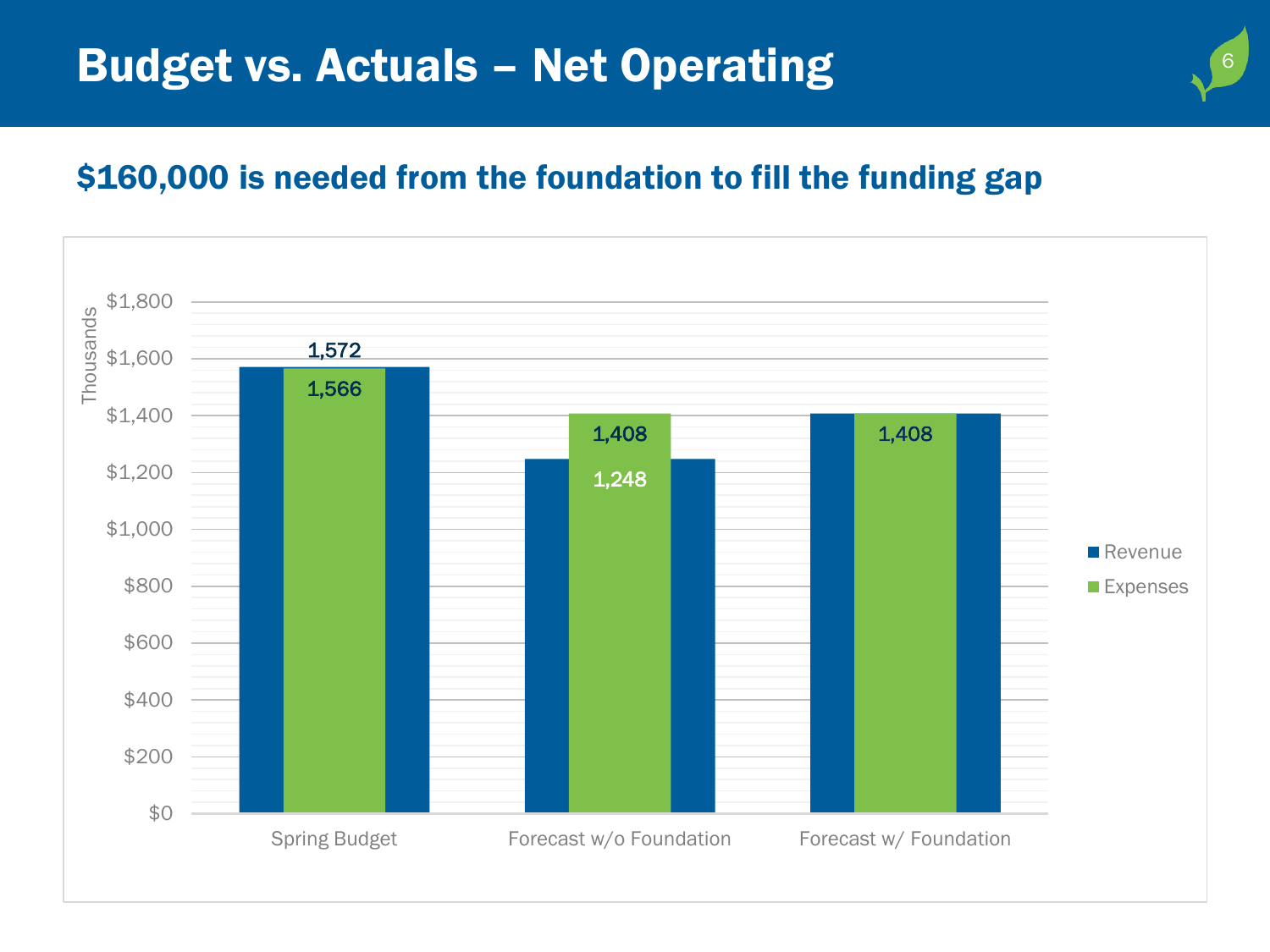# 2018-19 Cash Flow



## This includes revenue from other sources

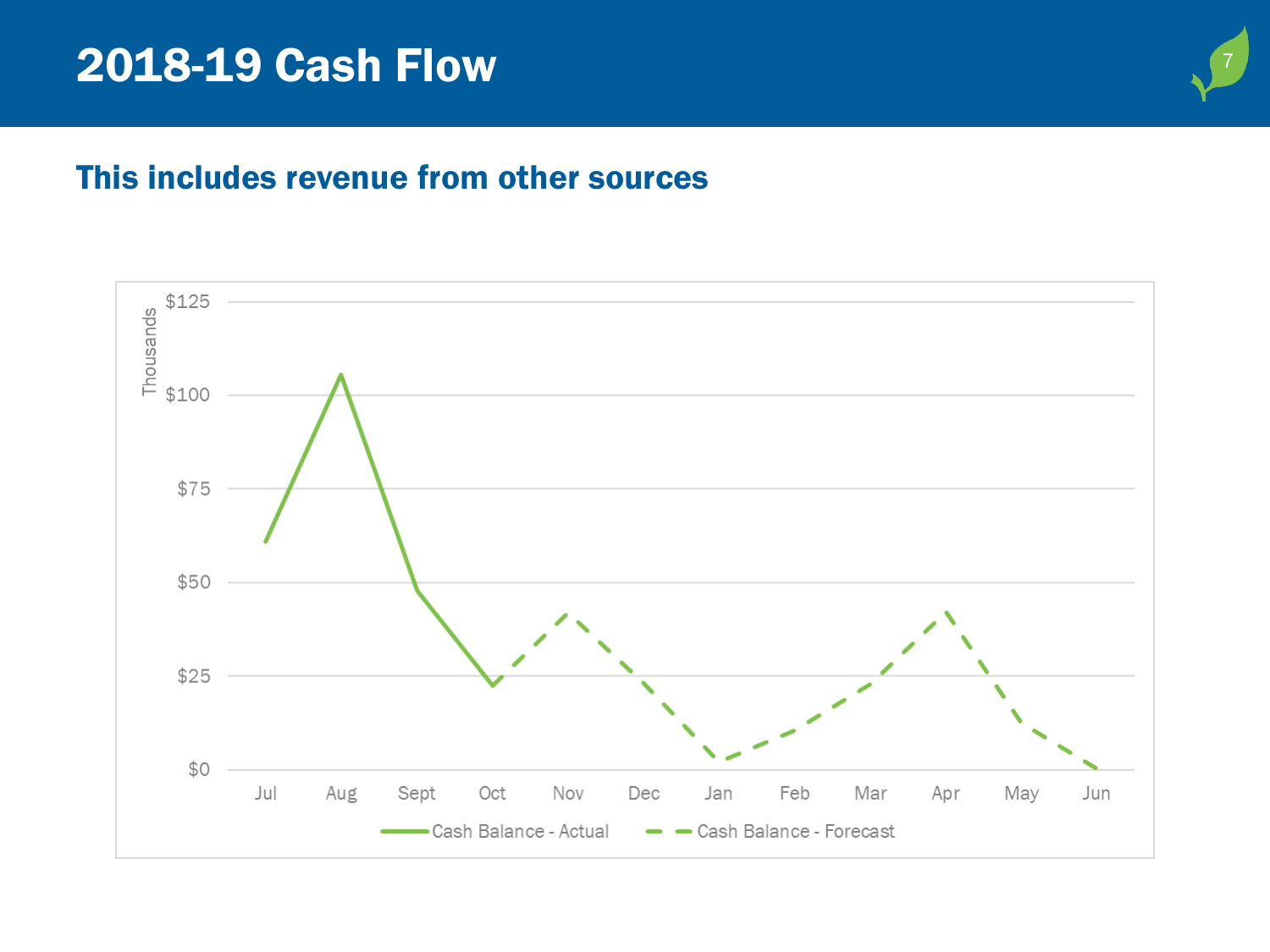# 2018-19 Monthly Cash Balance Projection

 $\frac{1}{\mathbf{Q}}$ 8

## Cash Balance with and without Foundation funding

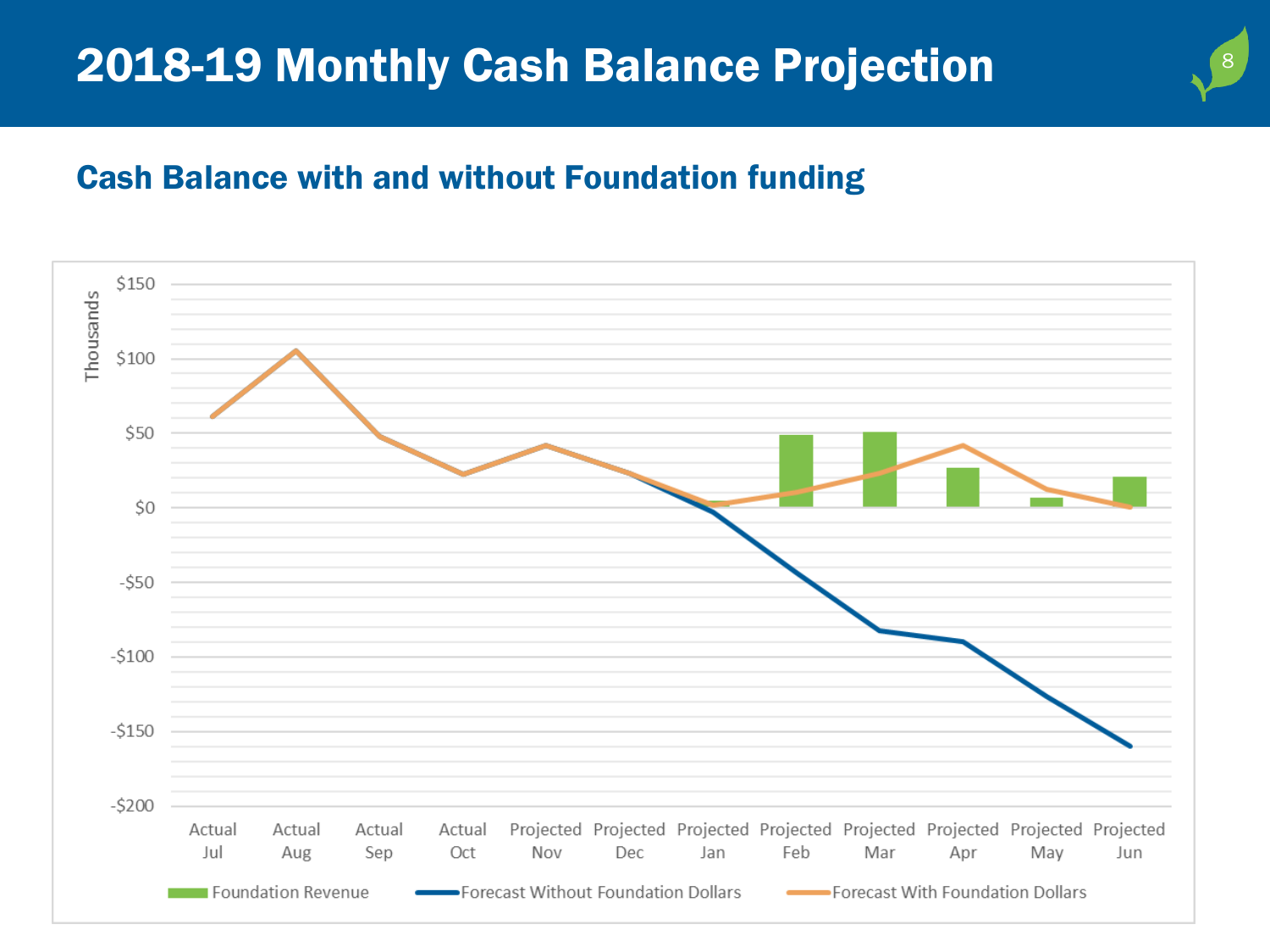# **Monthly Financial Summary**

## Accomplishments

- We continue to pay all expenses with SEG funds
- Submitted the DSS grant application

## Next Steps

■ Secure outside funding sources – make sure we have the foundation money we need for the year

## Goals & Horizon Issues

■ This does not include the playground expenses or janitorial since those will come from the foundation. So we need to make sure the foundation has the funds for cash-flow and those items.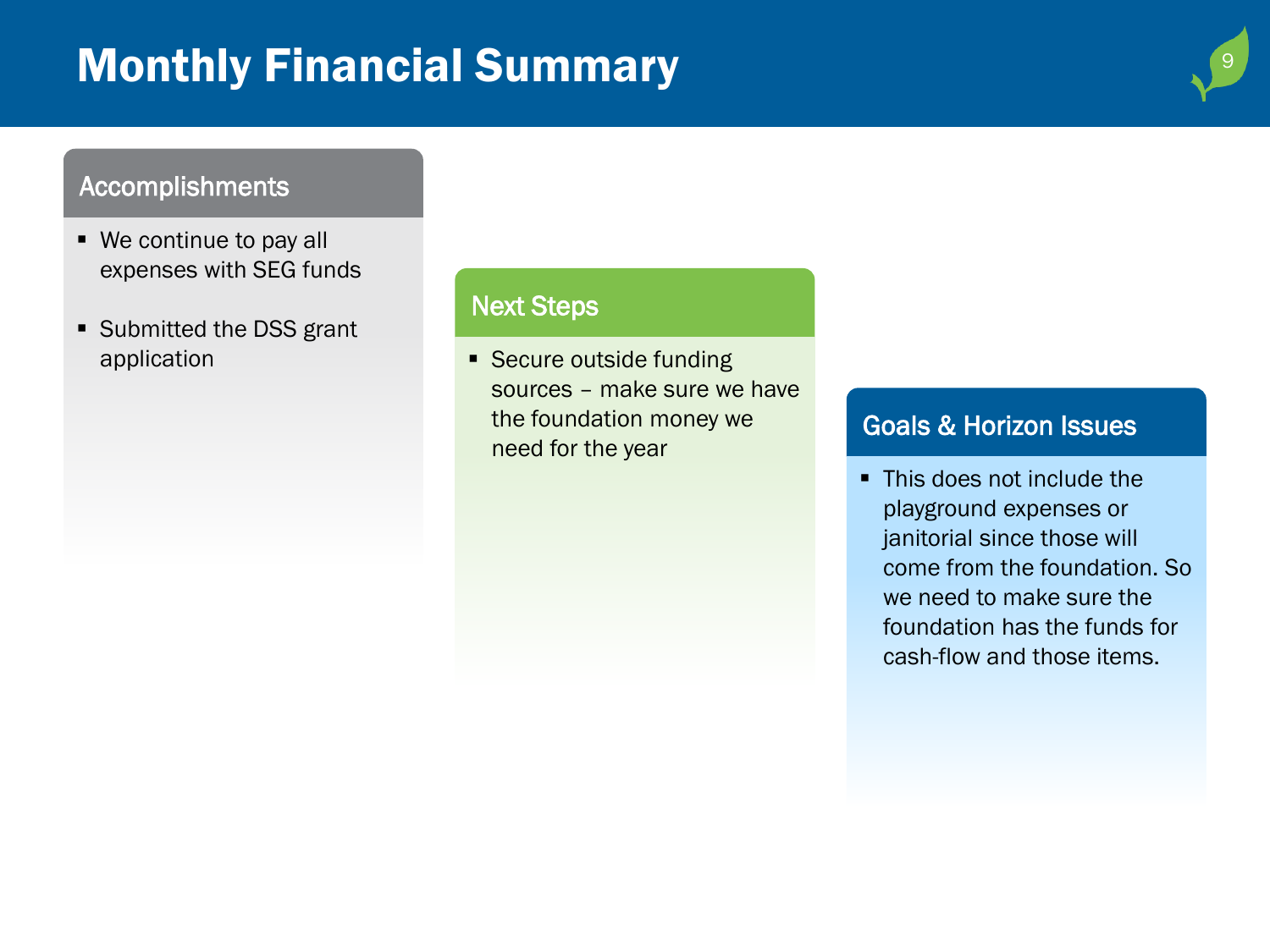ESP<br>ESP

## Bank Reconciliation with description - 11000-1107 Cash in Ba... checking (main) 1107 AS OT 1U/31/2018 MN TRANSACTION DATE DOCUMENT (DOCUMENT TYPE NAME BALANCE DESCRIPTION Reconciled Cleared D Deposits<br>-

| 10/2/2018 14825<br>135.00 DEPOSIT<br>Deposit<br>10/5/2018 HACS1036<br>1,725.02 PAYLOCITY CORPOR TAX COL<br>Journal<br>10/10/2018 14928<br>111,025.00 VNDR PYMT State of New Mex 11000<br>Deposit<br>SEG OCTOBER 2018 11000 SEG<br>OCTOBER 2018<br>Deposit<br>10/19/2018 15049<br>50.00 DEPOSIT<br>112,935.02<br>9/14/2018 HACS1020<br>(765.25) Payroll # 10023 NM Retiree Health<br>Journal<br>Care Authority<br>(776.42) Payroll # 10026<br>9/28/2018 HACS1030<br>Journal<br>Journal<br>9/28/2018 HACS1030<br>(1,377.39) Payroll # 10024<br>9/28/2018 HACS1030<br>(867.66) Payroll # 10027 NM Retiree Health<br>Journal<br>Care Authority<br>9/28/2018 HACS1030<br>(2,026.49) Payroll # 10025<br>Journal<br>9/28/2018 20533<br>29157 Creative<br>(2,703.25) PO# 92120184; Classroom math<br><b>Bill Payment</b><br>Hands- On Math<br>Coaching, Model Teaching and<br>Providing Support: 09/06 - 09/13/18<br>(1,295.95) Cust# DAL 1840861; Key Tags, Ruled<br><b>Bill Payment</b><br>9/28/2018 20536<br>29330 Staples<br>Index Card & Dolly<br>Advantage<br><b>Bill Payment</b><br>9/28/2018 20534<br>28278 Edtec Inc.<br>(13,153.82) Monthly Svc - September 2018<br>9/28/2018 20532<br><b>Bill Payment</b><br>29332 City of Gallup<br>(370.26) Acct# 27148; Electric Charges - due<br>(27148)<br>dt: 10/15/18<br><b>Bill Payment</b><br>9/28/2018 20531<br>29156 City of Gallup<br>(375.55) Acct# 27168; Electric Charges - due<br>dt: 10/15/18<br><b>Bill Payment</b><br>29259 Century Link<br>(369.19) Acct#505-722-2457 369B;<br>9/28/2018 20530<br>Communication Services & late<br>Charges<br><b>Bill Payment</b><br>9/28/2018 20529<br>29331 Aequitas<br>(15,000.00) Lease of Site<br>Education<br><b>Bill Payment</b><br>9/28/2018 20535<br>29160 epluno, LLC<br>(689.64) School Uniforms<br>29440 Cooperative<br>(300.00) Cust Id# HOZHOACADEMY; New JPA<br><b>Bill Payment</b><br>10/1/2018 20539<br><b>Educational Services</b><br>Member Fee<br>(CES)<br>29441 Advanced<br><b>Bill Payment</b><br>10/1/2018 20537<br>(151.64) Acct# 649; Fire Alarm Monitoring:<br><b>Tecnical Services</b><br>Sep'18 - Dec '18<br>10/1/2018 20540<br>29442 Quill<br>(2,396.58) Acct# C8617224; Materials & Supplies<br><b>Bill Payment</b><br>Corporation<br><b>Bill Payment</b><br>10/1/2018 20538<br>29439 Carviso,<br>(35.00) Reimb: Fingerprinting<br>Beverly (ee)<br>Journal<br>10/3/2018 HACS1031<br>(5.00) ONLINE BILL PMT BILLINGFEE<br>CKFXXXXX0554POS<br>10/9/2018 M995002<br>29261 NMPSIA<br>(4,878.00) M995002-NMPSIA<br>Check<br>10/10/2018 DB101018<br>29101 NMERB<br>(10,872.63) DB101018-NMERB<br>Check<br>10/11/2018 M995003<br>29261 NMPSIA<br>Check<br>(5,822.96) M995003-NMPSIA<br>10/15/2018 HACS1033<br>(3,242.49) Federal and State Taxes<br>Journal<br>10/15/2018 HACS1033<br>(1,379.22) Payroll # 10028<br>Journal<br>Journal<br>10/15/2018 HACS1033<br>(16,181.06) Direct Deposit | tps://system.na3.netsuite.com/app/reporting/reportrunner.nl?cr=441&reload=T&whence= | and Other Credits                                                     |  |  |  |
|-----------------------------------------------------------------------------------------------------------------------------------------------------------------------------------------------------------------------------------------------------------------------------------------------------------------------------------------------------------------------------------------------------------------------------------------------------------------------------------------------------------------------------------------------------------------------------------------------------------------------------------------------------------------------------------------------------------------------------------------------------------------------------------------------------------------------------------------------------------------------------------------------------------------------------------------------------------------------------------------------------------------------------------------------------------------------------------------------------------------------------------------------------------------------------------------------------------------------------------------------------------------------------------------------------------------------------------------------------------------------------------------------------------------------------------------------------------------------------------------------------------------------------------------------------------------------------------------------------------------------------------------------------------------------------------------------------------------------------------------------------------------------------------------------------------------------------------------------------------------------------------------------------------------------------------------------------------------------------------------------------------------------------------------------------------------------------------------------------------------------------------------------------------------------------------------------------------------------------------------------------------------------------------------------------------------------------------------------------------------------------------------------------------------------------------------------------------------------------------------------------------------------------------------------------------------------------------------------------------------------------------------------------------------------------------------------------------------------------------------------------------------------------------------------------------------------------------------------------------------------------------------------------------|-------------------------------------------------------------------------------------|-----------------------------------------------------------------------|--|--|--|
|                                                                                                                                                                                                                                                                                                                                                                                                                                                                                                                                                                                                                                                                                                                                                                                                                                                                                                                                                                                                                                                                                                                                                                                                                                                                                                                                                                                                                                                                                                                                                                                                                                                                                                                                                                                                                                                                                                                                                                                                                                                                                                                                                                                                                                                                                                                                                                                                                                                                                                                                                                                                                                                                                                                                                                                                                                                                                                           |                                                                                     |                                                                       |  |  |  |
|                                                                                                                                                                                                                                                                                                                                                                                                                                                                                                                                                                                                                                                                                                                                                                                                                                                                                                                                                                                                                                                                                                                                                                                                                                                                                                                                                                                                                                                                                                                                                                                                                                                                                                                                                                                                                                                                                                                                                                                                                                                                                                                                                                                                                                                                                                                                                                                                                                                                                                                                                                                                                                                                                                                                                                                                                                                                                                           |                                                                                     |                                                                       |  |  |  |
|                                                                                                                                                                                                                                                                                                                                                                                                                                                                                                                                                                                                                                                                                                                                                                                                                                                                                                                                                                                                                                                                                                                                                                                                                                                                                                                                                                                                                                                                                                                                                                                                                                                                                                                                                                                                                                                                                                                                                                                                                                                                                                                                                                                                                                                                                                                                                                                                                                                                                                                                                                                                                                                                                                                                                                                                                                                                                                           |                                                                                     |                                                                       |  |  |  |
|                                                                                                                                                                                                                                                                                                                                                                                                                                                                                                                                                                                                                                                                                                                                                                                                                                                                                                                                                                                                                                                                                                                                                                                                                                                                                                                                                                                                                                                                                                                                                                                                                                                                                                                                                                                                                                                                                                                                                                                                                                                                                                                                                                                                                                                                                                                                                                                                                                                                                                                                                                                                                                                                                                                                                                                                                                                                                                           |                                                                                     |                                                                       |  |  |  |
|                                                                                                                                                                                                                                                                                                                                                                                                                                                                                                                                                                                                                                                                                                                                                                                                                                                                                                                                                                                                                                                                                                                                                                                                                                                                                                                                                                                                                                                                                                                                                                                                                                                                                                                                                                                                                                                                                                                                                                                                                                                                                                                                                                                                                                                                                                                                                                                                                                                                                                                                                                                                                                                                                                                                                                                                                                                                                                           |                                                                                     | <b>Total - Cleared</b><br><b>Deposits and Other</b><br><b>Credits</b> |  |  |  |
|                                                                                                                                                                                                                                                                                                                                                                                                                                                                                                                                                                                                                                                                                                                                                                                                                                                                                                                                                                                                                                                                                                                                                                                                                                                                                                                                                                                                                                                                                                                                                                                                                                                                                                                                                                                                                                                                                                                                                                                                                                                                                                                                                                                                                                                                                                                                                                                                                                                                                                                                                                                                                                                                                                                                                                                                                                                                                                           |                                                                                     | <b>Cleared Checks</b><br>and Payments                                 |  |  |  |
|                                                                                                                                                                                                                                                                                                                                                                                                                                                                                                                                                                                                                                                                                                                                                                                                                                                                                                                                                                                                                                                                                                                                                                                                                                                                                                                                                                                                                                                                                                                                                                                                                                                                                                                                                                                                                                                                                                                                                                                                                                                                                                                                                                                                                                                                                                                                                                                                                                                                                                                                                                                                                                                                                                                                                                                                                                                                                                           |                                                                                     |                                                                       |  |  |  |
|                                                                                                                                                                                                                                                                                                                                                                                                                                                                                                                                                                                                                                                                                                                                                                                                                                                                                                                                                                                                                                                                                                                                                                                                                                                                                                                                                                                                                                                                                                                                                                                                                                                                                                                                                                                                                                                                                                                                                                                                                                                                                                                                                                                                                                                                                                                                                                                                                                                                                                                                                                                                                                                                                                                                                                                                                                                                                                           |                                                                                     |                                                                       |  |  |  |
|                                                                                                                                                                                                                                                                                                                                                                                                                                                                                                                                                                                                                                                                                                                                                                                                                                                                                                                                                                                                                                                                                                                                                                                                                                                                                                                                                                                                                                                                                                                                                                                                                                                                                                                                                                                                                                                                                                                                                                                                                                                                                                                                                                                                                                                                                                                                                                                                                                                                                                                                                                                                                                                                                                                                                                                                                                                                                                           |                                                                                     |                                                                       |  |  |  |
|                                                                                                                                                                                                                                                                                                                                                                                                                                                                                                                                                                                                                                                                                                                                                                                                                                                                                                                                                                                                                                                                                                                                                                                                                                                                                                                                                                                                                                                                                                                                                                                                                                                                                                                                                                                                                                                                                                                                                                                                                                                                                                                                                                                                                                                                                                                                                                                                                                                                                                                                                                                                                                                                                                                                                                                                                                                                                                           |                                                                                     |                                                                       |  |  |  |
|                                                                                                                                                                                                                                                                                                                                                                                                                                                                                                                                                                                                                                                                                                                                                                                                                                                                                                                                                                                                                                                                                                                                                                                                                                                                                                                                                                                                                                                                                                                                                                                                                                                                                                                                                                                                                                                                                                                                                                                                                                                                                                                                                                                                                                                                                                                                                                                                                                                                                                                                                                                                                                                                                                                                                                                                                                                                                                           |                                                                                     |                                                                       |  |  |  |
|                                                                                                                                                                                                                                                                                                                                                                                                                                                                                                                                                                                                                                                                                                                                                                                                                                                                                                                                                                                                                                                                                                                                                                                                                                                                                                                                                                                                                                                                                                                                                                                                                                                                                                                                                                                                                                                                                                                                                                                                                                                                                                                                                                                                                                                                                                                                                                                                                                                                                                                                                                                                                                                                                                                                                                                                                                                                                                           |                                                                                     |                                                                       |  |  |  |
|                                                                                                                                                                                                                                                                                                                                                                                                                                                                                                                                                                                                                                                                                                                                                                                                                                                                                                                                                                                                                                                                                                                                                                                                                                                                                                                                                                                                                                                                                                                                                                                                                                                                                                                                                                                                                                                                                                                                                                                                                                                                                                                                                                                                                                                                                                                                                                                                                                                                                                                                                                                                                                                                                                                                                                                                                                                                                                           |                                                                                     |                                                                       |  |  |  |
|                                                                                                                                                                                                                                                                                                                                                                                                                                                                                                                                                                                                                                                                                                                                                                                                                                                                                                                                                                                                                                                                                                                                                                                                                                                                                                                                                                                                                                                                                                                                                                                                                                                                                                                                                                                                                                                                                                                                                                                                                                                                                                                                                                                                                                                                                                                                                                                                                                                                                                                                                                                                                                                                                                                                                                                                                                                                                                           |                                                                                     |                                                                       |  |  |  |
|                                                                                                                                                                                                                                                                                                                                                                                                                                                                                                                                                                                                                                                                                                                                                                                                                                                                                                                                                                                                                                                                                                                                                                                                                                                                                                                                                                                                                                                                                                                                                                                                                                                                                                                                                                                                                                                                                                                                                                                                                                                                                                                                                                                                                                                                                                                                                                                                                                                                                                                                                                                                                                                                                                                                                                                                                                                                                                           |                                                                                     |                                                                       |  |  |  |
|                                                                                                                                                                                                                                                                                                                                                                                                                                                                                                                                                                                                                                                                                                                                                                                                                                                                                                                                                                                                                                                                                                                                                                                                                                                                                                                                                                                                                                                                                                                                                                                                                                                                                                                                                                                                                                                                                                                                                                                                                                                                                                                                                                                                                                                                                                                                                                                                                                                                                                                                                                                                                                                                                                                                                                                                                                                                                                           |                                                                                     |                                                                       |  |  |  |
|                                                                                                                                                                                                                                                                                                                                                                                                                                                                                                                                                                                                                                                                                                                                                                                                                                                                                                                                                                                                                                                                                                                                                                                                                                                                                                                                                                                                                                                                                                                                                                                                                                                                                                                                                                                                                                                                                                                                                                                                                                                                                                                                                                                                                                                                                                                                                                                                                                                                                                                                                                                                                                                                                                                                                                                                                                                                                                           |                                                                                     |                                                                       |  |  |  |
|                                                                                                                                                                                                                                                                                                                                                                                                                                                                                                                                                                                                                                                                                                                                                                                                                                                                                                                                                                                                                                                                                                                                                                                                                                                                                                                                                                                                                                                                                                                                                                                                                                                                                                                                                                                                                                                                                                                                                                                                                                                                                                                                                                                                                                                                                                                                                                                                                                                                                                                                                                                                                                                                                                                                                                                                                                                                                                           |                                                                                     |                                                                       |  |  |  |
|                                                                                                                                                                                                                                                                                                                                                                                                                                                                                                                                                                                                                                                                                                                                                                                                                                                                                                                                                                                                                                                                                                                                                                                                                                                                                                                                                                                                                                                                                                                                                                                                                                                                                                                                                                                                                                                                                                                                                                                                                                                                                                                                                                                                                                                                                                                                                                                                                                                                                                                                                                                                                                                                                                                                                                                                                                                                                                           |                                                                                     |                                                                       |  |  |  |
|                                                                                                                                                                                                                                                                                                                                                                                                                                                                                                                                                                                                                                                                                                                                                                                                                                                                                                                                                                                                                                                                                                                                                                                                                                                                                                                                                                                                                                                                                                                                                                                                                                                                                                                                                                                                                                                                                                                                                                                                                                                                                                                                                                                                                                                                                                                                                                                                                                                                                                                                                                                                                                                                                                                                                                                                                                                                                                           |                                                                                     |                                                                       |  |  |  |
|                                                                                                                                                                                                                                                                                                                                                                                                                                                                                                                                                                                                                                                                                                                                                                                                                                                                                                                                                                                                                                                                                                                                                                                                                                                                                                                                                                                                                                                                                                                                                                                                                                                                                                                                                                                                                                                                                                                                                                                                                                                                                                                                                                                                                                                                                                                                                                                                                                                                                                                                                                                                                                                                                                                                                                                                                                                                                                           |                                                                                     |                                                                       |  |  |  |
|                                                                                                                                                                                                                                                                                                                                                                                                                                                                                                                                                                                                                                                                                                                                                                                                                                                                                                                                                                                                                                                                                                                                                                                                                                                                                                                                                                                                                                                                                                                                                                                                                                                                                                                                                                                                                                                                                                                                                                                                                                                                                                                                                                                                                                                                                                                                                                                                                                                                                                                                                                                                                                                                                                                                                                                                                                                                                                           |                                                                                     |                                                                       |  |  |  |
|                                                                                                                                                                                                                                                                                                                                                                                                                                                                                                                                                                                                                                                                                                                                                                                                                                                                                                                                                                                                                                                                                                                                                                                                                                                                                                                                                                                                                                                                                                                                                                                                                                                                                                                                                                                                                                                                                                                                                                                                                                                                                                                                                                                                                                                                                                                                                                                                                                                                                                                                                                                                                                                                                                                                                                                                                                                                                                           |                                                                                     |                                                                       |  |  |  |
|                                                                                                                                                                                                                                                                                                                                                                                                                                                                                                                                                                                                                                                                                                                                                                                                                                                                                                                                                                                                                                                                                                                                                                                                                                                                                                                                                                                                                                                                                                                                                                                                                                                                                                                                                                                                                                                                                                                                                                                                                                                                                                                                                                                                                                                                                                                                                                                                                                                                                                                                                                                                                                                                                                                                                                                                                                                                                                           |                                                                                     |                                                                       |  |  |  |
|                                                                                                                                                                                                                                                                                                                                                                                                                                                                                                                                                                                                                                                                                                                                                                                                                                                                                                                                                                                                                                                                                                                                                                                                                                                                                                                                                                                                                                                                                                                                                                                                                                                                                                                                                                                                                                                                                                                                                                                                                                                                                                                                                                                                                                                                                                                                                                                                                                                                                                                                                                                                                                                                                                                                                                                                                                                                                                           |                                                                                     |                                                                       |  |  |  |
|                                                                                                                                                                                                                                                                                                                                                                                                                                                                                                                                                                                                                                                                                                                                                                                                                                                                                                                                                                                                                                                                                                                                                                                                                                                                                                                                                                                                                                                                                                                                                                                                                                                                                                                                                                                                                                                                                                                                                                                                                                                                                                                                                                                                                                                                                                                                                                                                                                                                                                                                                                                                                                                                                                                                                                                                                                                                                                           | 1/3                                                                                 |                                                                       |  |  |  |
|                                                                                                                                                                                                                                                                                                                                                                                                                                                                                                                                                                                                                                                                                                                                                                                                                                                                                                                                                                                                                                                                                                                                                                                                                                                                                                                                                                                                                                                                                                                                                                                                                                                                                                                                                                                                                                                                                                                                                                                                                                                                                                                                                                                                                                                                                                                                                                                                                                                                                                                                                                                                                                                                                                                                                                                                                                                                                                           |                                                                                     |                                                                       |  |  |  |
|                                                                                                                                                                                                                                                                                                                                                                                                                                                                                                                                                                                                                                                                                                                                                                                                                                                                                                                                                                                                                                                                                                                                                                                                                                                                                                                                                                                                                                                                                                                                                                                                                                                                                                                                                                                                                                                                                                                                                                                                                                                                                                                                                                                                                                                                                                                                                                                                                                                                                                                                                                                                                                                                                                                                                                                                                                                                                                           |                                                                                     |                                                                       |  |  |  |
|                                                                                                                                                                                                                                                                                                                                                                                                                                                                                                                                                                                                                                                                                                                                                                                                                                                                                                                                                                                                                                                                                                                                                                                                                                                                                                                                                                                                                                                                                                                                                                                                                                                                                                                                                                                                                                                                                                                                                                                                                                                                                                                                                                                                                                                                                                                                                                                                                                                                                                                                                                                                                                                                                                                                                                                                                                                                                                           |                                                                                     |                                                                       |  |  |  |
|                                                                                                                                                                                                                                                                                                                                                                                                                                                                                                                                                                                                                                                                                                                                                                                                                                                                                                                                                                                                                                                                                                                                                                                                                                                                                                                                                                                                                                                                                                                                                                                                                                                                                                                                                                                                                                                                                                                                                                                                                                                                                                                                                                                                                                                                                                                                                                                                                                                                                                                                                                                                                                                                                                                                                                                                                                                                                                           |                                                                                     |                                                                       |  |  |  |
|                                                                                                                                                                                                                                                                                                                                                                                                                                                                                                                                                                                                                                                                                                                                                                                                                                                                                                                                                                                                                                                                                                                                                                                                                                                                                                                                                                                                                                                                                                                                                                                                                                                                                                                                                                                                                                                                                                                                                                                                                                                                                                                                                                                                                                                                                                                                                                                                                                                                                                                                                                                                                                                                                                                                                                                                                                                                                                           |                                                                                     |                                                                       |  |  |  |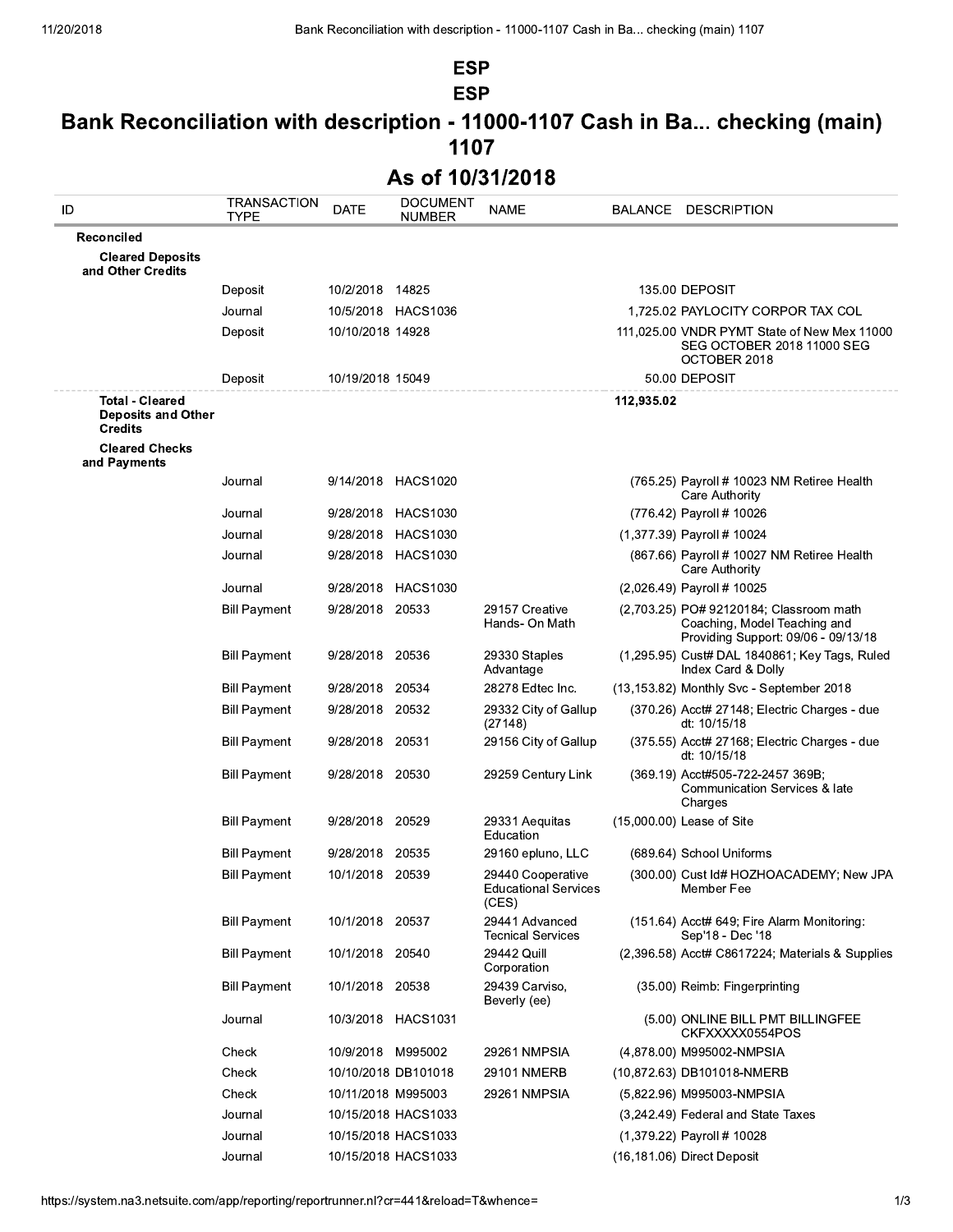Bank Reconciliation with description - 11000-1107 Cash in Ba... checking (main) 1107

|                                                                    | <b>TRANSACTION</b><br><b>TYPE</b> | <b>DATE</b>         | <b>DOCUMENT</b><br><b>NUMBER</b> | <b>NAME</b>                                     |               | BALANCE DESCRIPTION                                                                         |
|--------------------------------------------------------------------|-----------------------------------|---------------------|----------------------------------|-------------------------------------------------|---------------|---------------------------------------------------------------------------------------------|
|                                                                    | Journal                           |                     | 10/15/2018 HACS1033              |                                                 |               | (81.48) Payroll Fee                                                                         |
|                                                                    | Journal                           |                     | 10/15/2018 HACS1033              |                                                 |               | (1,407.78) Payroll # 10029                                                                  |
|                                                                    | <b>Bill Payment</b>               | 10/15/2018 20542    |                                  | 28594 Hillock,<br>Juliane (ee)                  |               | (202.78) Reimb: Non Food Supplies                                                           |
|                                                                    | <b>Bill Payment</b>               | 10/15/2018 20543    |                                  | 29227 Mobilease<br>Modular Space Inc            |               | (13,463.00) Monthly Rental Fee Modular<br>Classrooms                                        |
|                                                                    | <b>Bill Payment</b>               | 10/15/2018 20547    |                                  | 29597 Rehoboth<br>Christian School              |               | (3,750.00) Breakfast & Lunch: 09/17 - 09/28/18                                              |
|                                                                    | <b>Bill Payment</b>               | 10/15/2018 20541    |                                  | 29331 Aequitas<br>Education                     |               | (15,000.00) Lease of Site                                                                   |
|                                                                    | <b>Bill Payment</b>               | 10/15/2018 20551    |                                  | 29594 VEX<br>Robotics, INC                      |               | (245.15) PO# 71620181; VEX IQ Challenge<br><b>Full Field Perimeter &amp; Tiles</b>          |
|                                                                    | Check                             | 10/16/2018 DB101618 |                                  | 29101 NMERB                                     |               | (2,450.13) DB101618-NMERB                                                                   |
|                                                                    | <b>Bill Payment</b>               | 10/23/2018 20558    |                                  | 29227 Mobilease<br>Modular Space Inc            |               | (13,463.00) Order # RO00179; Monthly Rental Fee<br>Modular Classrooms                       |
|                                                                    | <b>Bill Payment</b>               | 10/23/2018 20554    |                                  | 29158 Dine Lock<br>And Safe                     |               | (125.64) PO# 101620164; Service Call,<br>Indicator Lock & Installation                      |
|                                                                    | <b>Bill Payment</b>               | 10/23/2018 20559    |                                  | 29747 Nasco                                     |               | (129.70) Acct # 394-951-00; Materials &<br>Supplies                                         |
|                                                                    | <b>Bill Payment</b>               | 10/23/2018 20556    |                                  | 28594 Hillock.<br>Juliane (ee)                  |               | (406.98) Reimb: Non Food Supplies,<br>Professional Development & Mileage                    |
|                                                                    | <b>Bill Payment</b>               | 10/23/2018 20555    |                                  | 28278 Edtec Inc.                                |               | (4,993.44) Monthly Svc - October 2018                                                       |
|                                                                    | <b>Bill Payment</b>               | 10/23/2018 20557    |                                  | 29232 IPFS<br>Corporation                       |               | (321.49) Policy acct COD-289077 ; Policy<br>SCC2032678 Payment No. 3 - Due<br>Date 10/24/18 |
|                                                                    | Journal                           |                     | 10/25/2018 HACS1043              |                                                 |               | (109.99) Federal and State Taxes                                                            |
|                                                                    | Journal                           |                     | 10/31/2018 HACS1045              |                                                 |               | (2,624.04) Federal and State Taxes                                                          |
|                                                                    | Journal                           |                     | 10/31/2018 HACS1045              |                                                 |               | (1,384.01) Payroll # 10031                                                                  |
|                                                                    | Journal                           |                     | 10/31/2018 HACS1045              |                                                 |               | (106.48) Payroll Fee                                                                        |
|                                                                    | Journal                           |                     | 10/31/2018 HACS1045              |                                                 |               | (18,119.57) Direct Deposit                                                                  |
| <b>Total - Cleared</b><br><b>Checks and</b><br><b>Payments</b>     |                                   |                     |                                  |                                                 | (163, 420.11) |                                                                                             |
| <b>Total - Reconciled</b>                                          |                                   |                     |                                  |                                                 | (50, 485.09)  |                                                                                             |
| <b>Last Reconciled</b><br><b>Statement Balance -</b><br>10/30/2018 |                                   |                     |                                  |                                                 | 88,583.68     |                                                                                             |
| <b>Current Reconciled</b><br><b>Balance</b>                        |                                   |                     |                                  |                                                 | 38.098.59     |                                                                                             |
| <b>Reconcile Statement</b><br>Balance - 10/31/2018                 |                                   |                     |                                  |                                                 | 38,098.59     |                                                                                             |
| <b>Difference</b><br><b>Unreconciled</b><br>Uncleared              |                                   |                     |                                  |                                                 | 0.00          |                                                                                             |
| <b>Checks and</b><br>Payments                                      |                                   |                     |                                  |                                                 |               |                                                                                             |
|                                                                    | Journal                           | 7/31/2018           | <b>HACS1001</b>                  |                                                 |               | $(220.00)$ State Taxes                                                                      |
|                                                                    | Journal                           | 9/14/2018           | <b>HACS1020</b>                  |                                                 |               | (398.29) Payroll # 10021                                                                    |
|                                                                    | <b>Bill Payment</b>               | 9/26/2018 20528     |                                  | 29401 Mason,<br>Rachel                          |               | (398.29) replacement payroll ck 10021.                                                      |
|                                                                    | Journal                           |                     | 10/15/2018 HACS1033              |                                                 |               | (817.43) Payroll # 10030 NM Retiree Health<br>Care Authority                                |
|                                                                    | <b>Bill Payment</b>               | 10/15/2018 20544    |                                  | 28752 National<br><b>Business Furniture</b>     |               | (1,571.46) Furniture & Adjustments                                                          |
|                                                                    | <b>Bill Payment</b>               | 10/15/2018 20549    |                                  | 29593 Staples<br>Advantage (Cust#<br>AD1840861) |               | (6,269.70) Cust# AD1840861; CR-Tax Refund                                                   |
|                                                                    | <b>Bill Payment</b>               | 10/15/2018 20545    |                                  | 29596 Newell,<br>Andrew C.                      |               | (450.00) Individual Student Counseling: 09/19 -<br>09/26/18                                 |
|                                                                    |                                   | 10/15/2018 20550    |                                  | 29163 T & T<br>Disturbuting Co., INC.           |               | (205.12) Supplies and Materials                                                             |
|                                                                    | <b>Bill Payment</b>               |                     |                                  |                                                 |               | (546.03) Cust# DAL 1840861; Materials &                                                     |